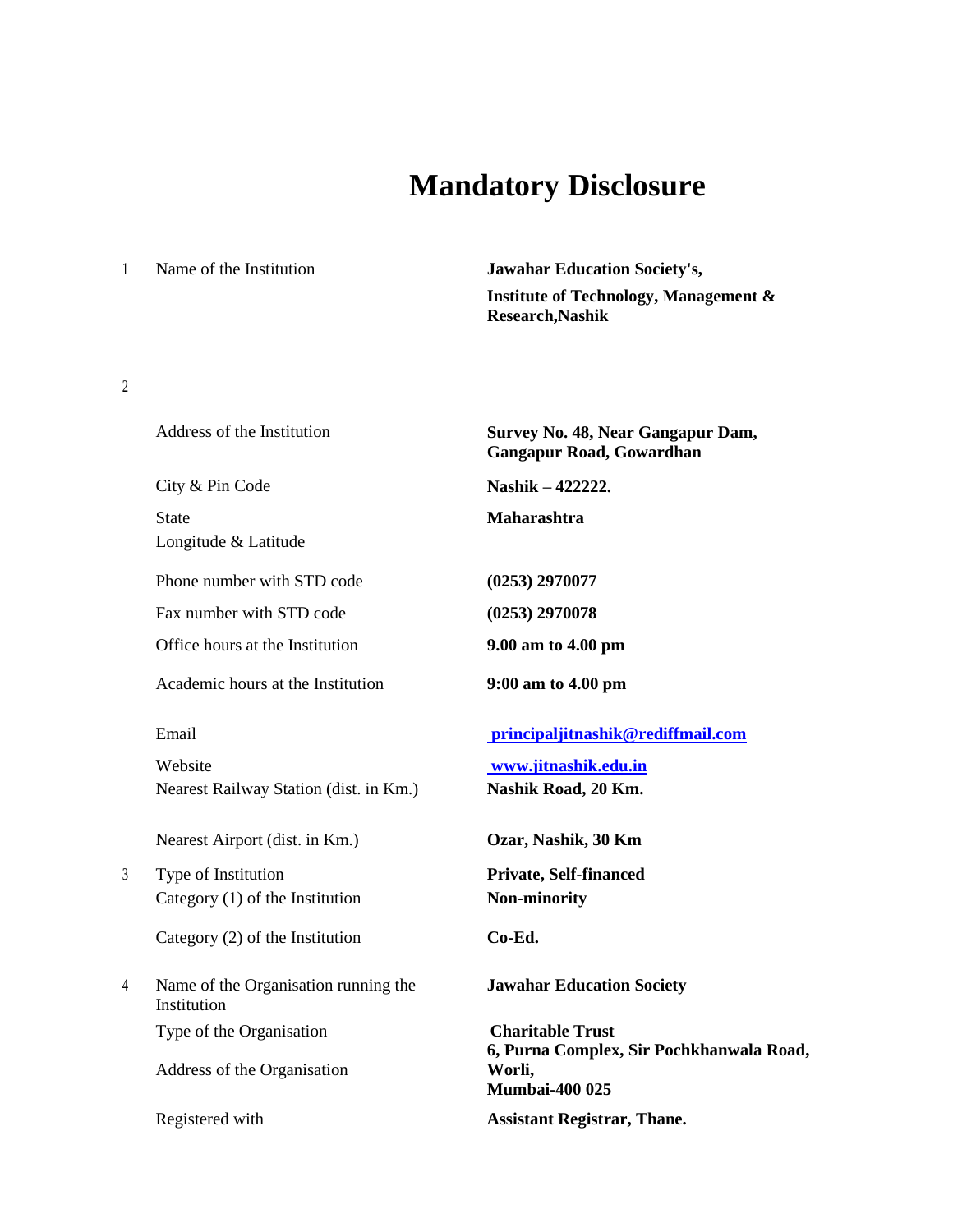| <b>Registration Date</b><br>Website of the Organization<br>Name of the affiliating University<br>Address<br>Website | 3rd Nov.1990.<br>www.jitnashik.edu.in<br><b>Savtribai Phule Pune University</b><br>Ganeshkhind, Pune - 411007<br>www.unipune.ac.in           |                                     |                 |
|---------------------------------------------------------------------------------------------------------------------|----------------------------------------------------------------------------------------------------------------------------------------------|-------------------------------------|-----------------|
| Latest affiliation period<br>Name of Principal / Director<br><b>Exact Designation</b><br>Phone number with STD code | 2021-2022<br>Dr. M.V.Bhatkar<br>Principal.<br>(0253) 2970077                                                                                 |                                     |                 |
| Fax number with STD code                                                                                            | $(0253)$ 2970078 (Telefax)                                                                                                                   |                                     |                 |
| Email                                                                                                               | principaljitnashik@rediffmail.com                                                                                                            |                                     |                 |
| <b>Highest Degree</b><br>Field of Specialization                                                                    | M.E. (Electrical Engineering), Ph. D. (Electrical<br>Engineering), IIT-Bombay, Mumbai<br><b>Electrical</b><br><b>Governing Board Members</b> |                                     |                 |
| <b>Name</b>                                                                                                         | <b>Designation</b>                                                                                                                           | <b>Educational</b><br>Qualification | Occupation      |
| Shri. Vinay Rohidas Patil                                                                                           | President                                                                                                                                    | B.E.                                | <b>Business</b> |
| Shri Kunal Rohidas Patil                                                                                            | Secretary                                                                                                                                    | B.E.                                | <b>Business</b> |
| Mrs. Lata Rohidas Patil                                                                                             | Trustee                                                                                                                                      | <b>HSC</b>                          | <b>Business</b> |
| Dr. Smita Patil                                                                                                     | Trustee                                                                                                                                      | M.B.B.S.                            | <b>Business</b> |
| Dr. Chandrashekhar Vasantrao Patil                                                                                  | Trustee                                                                                                                                      | M.D.                                | <b>Business</b> |
| Shri Amit Anil Jagtap                                                                                               | Trustee                                                                                                                                      | B.Tech.                             | <b>Business</b> |
| Shri Minesh Ramakant Tendulkar                                                                                      | <b>Trustee</b>                                                                                                                               | B.Tech.                             | <b>Business</b> |
| Dr.M.V.Bhatkar                                                                                                      | Principal                                                                                                                                    | Ph.D.                               | Academic        |

Frequency of meetings & date of last meeting :

## **Academic Advisory Committee**

| $\mathbf{1}$                | Shri. D. P. Nathe  | I/c Joint Director,<br>Technical Education, Regional Office Nashik     |
|-----------------------------|--------------------|------------------------------------------------------------------------|
| $\mathcal{D}_{\mathcal{L}}$ | Dr.S.S.Pawar       | Principal, SNDT, Mumbai                                                |
| $\mathcal{R}$               | Dr.M.V.Bhatkar     | Principal, ITMR, Nashik                                                |
| $\overline{4}$              | Mr. Vinay R. Patil | Trustee, Businessman and Industrialist                                 |
| $\sim$                      | Dr. S.N. Pawar     | Principal, A.C. Patil College of Engineering, Kharghar, Navi<br>Mumbai |
| 6                           | Dr. B.K. Lande     | Dy. Director, V.J.T.I., Mumbai                                         |
|                             | Dr.V.J.Gond        | HOD, E & TC, MET, Nashik                                               |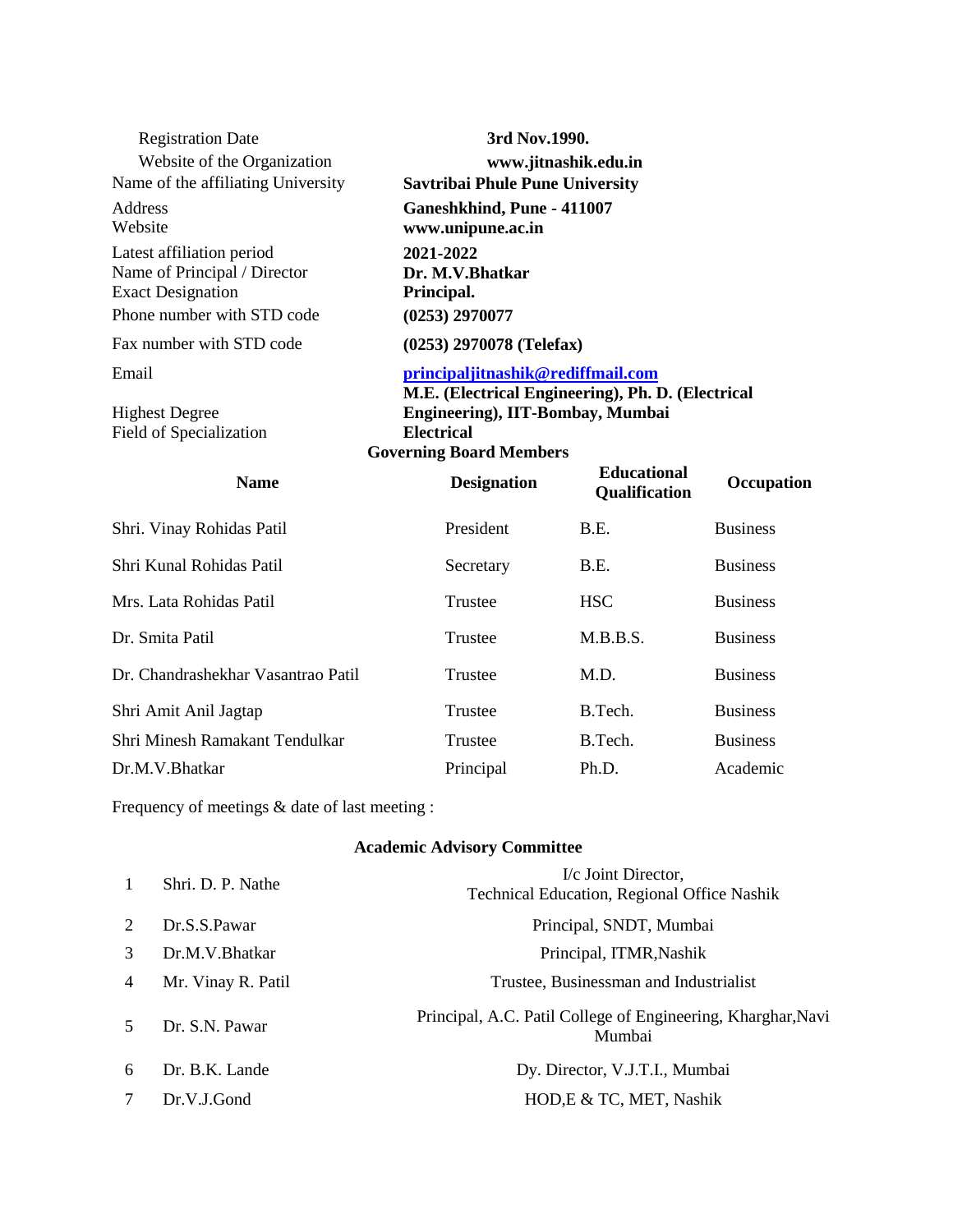8 Mr. Anand Gharpure Expert from Industry (Sonic Multi Tech Ltd) 9 Mr. Abhay Phanshikar Expert from Industry (IEEE, Chairperson)

Frequency of meeting & date of last meeting:

#### 9 **Organizational Chart**



- 9 Student feedback mechanism on Institutional on Institutional Governance / faculty performance
- 10 Grievance redressal mechanism for faculty, staff and students

In each semester students feedback is obtained in the prescribed format. The same is analysed and based on the data action in initiated.

There is grievance redressal cell in the college and the cell is working independently. Any one either student or faculty may approach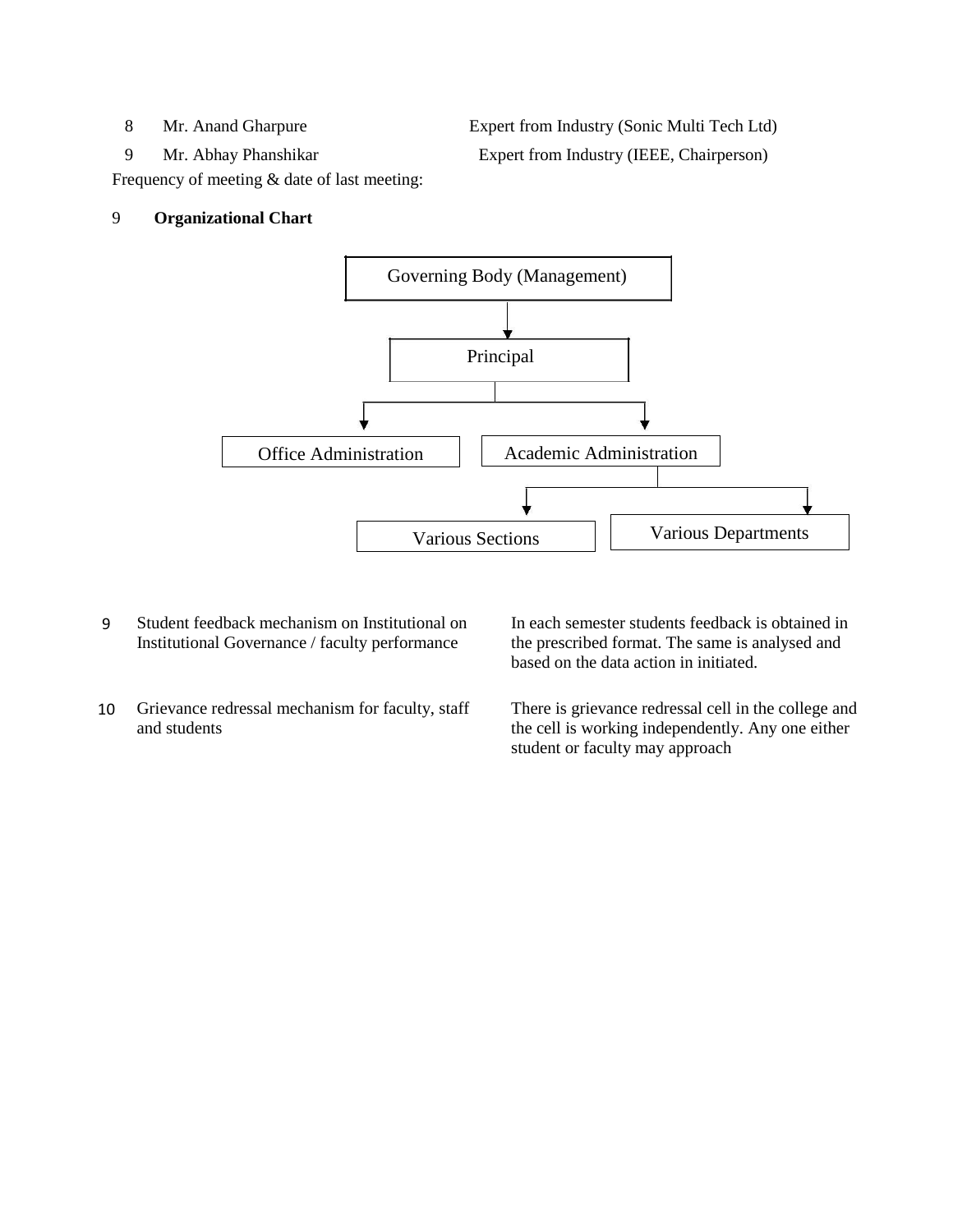| Name of the Department                       | Civil  | Computer | Electrical | Mechanical |
|----------------------------------------------|--------|----------|------------|------------|
| Course                                       |        |          |            |            |
| Level                                        |        |          |            |            |
| $1st$ year of approval by the<br>Council     |        |          |            |            |
| Year wise sanctioned<br>intake               | 45     | 45       | 45         | 45         |
| <b>FE</b>                                    | $00\,$ | 28       | $00\,$     | 00         |
| <b>SE</b>                                    | 51     | 56       | 37         | 18         |
| TE                                           | 57     | 52       | 28         | 37         |
| BE                                           | 71     | 64       | 36         | 59         |
| Cut off marks-General<br>Quota               |        |          |            |            |
| % Students passed with<br>distinction        |        |          |            |            |
| % Students passed with<br><b>First Class</b> |        |          |            |            |
| <b>Student Placed</b>                        |        |          |            |            |
| Average Pay package,<br>Rs./Year             |        |          |            |            |
| Students opted for Higher<br><b>Studies</b>  |        |          |            |            |

# 12. **Name of the Department Current A.Y. 2021-22**

| Accreditation State of the Course | In Process     |
|-----------------------------------|----------------|
| <b>Doctoral Courses</b>           | N <sub>0</sub> |
| Foreign Collaborations, if any    | N <sub>o</sub> |
| Professional Society Memberships  |                |
| Professional activities           |                |
| Consultancy activities            |                |
| Grant fetched                     | N <sub>o</sub> |
| Departmental Achievements         |                |
| Distinguished alumni              |                |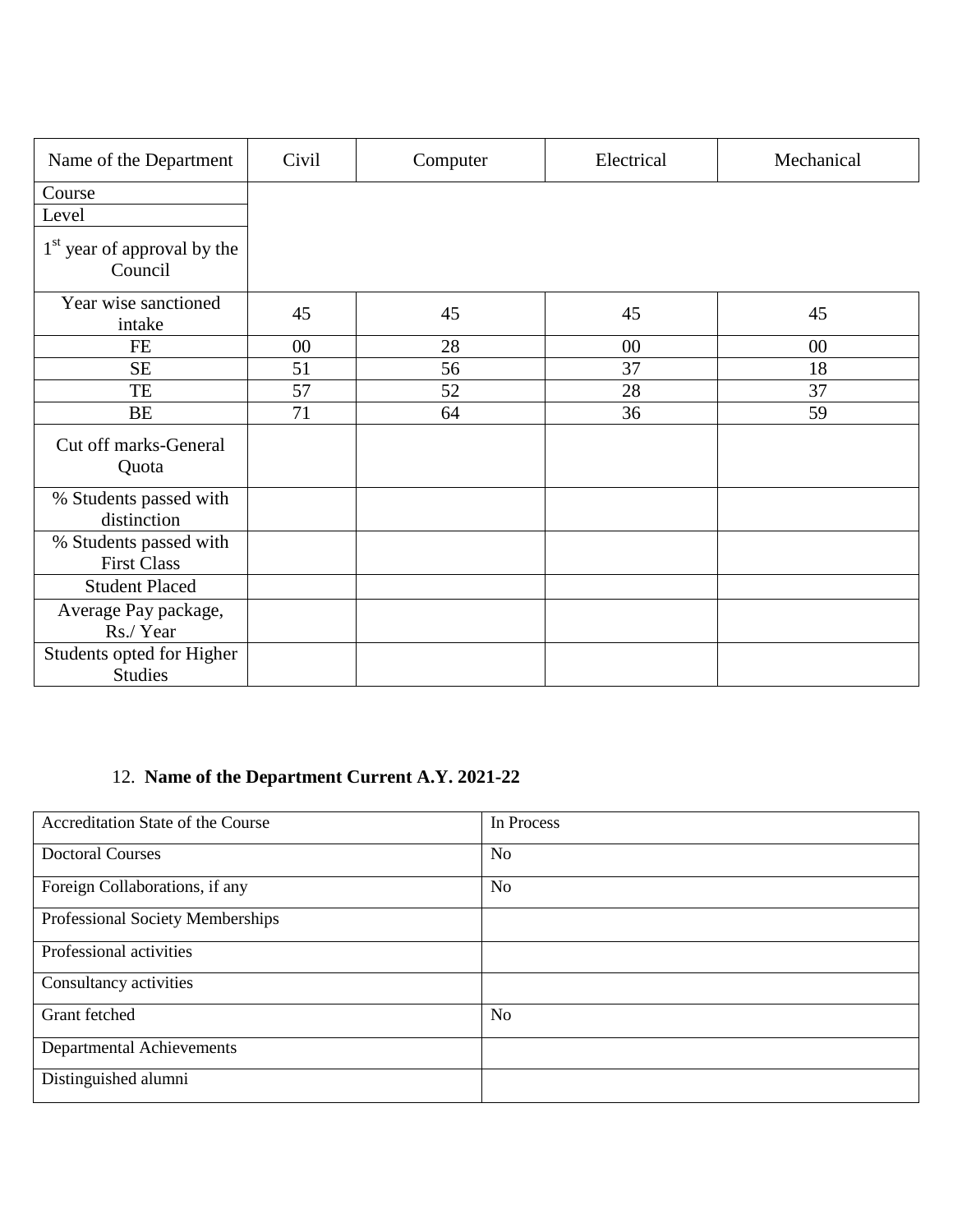| Name of Teaching Staff :- Dr.M.V.Bhatkar         |                                                                                                                         |                         |  |  |
|--------------------------------------------------|-------------------------------------------------------------------------------------------------------------------------|-------------------------|--|--|
| Designation : Principal                          |                                                                                                                         |                         |  |  |
| <b>Department :- Electrical Engineering</b>      |                                                                                                                         |                         |  |  |
| Date of Joining of the Institution :- 02/01/2012 |                                                                                                                         |                         |  |  |
| Qualification with Class/Grade                   | <b>UG:-BE Electrical Engineering (First Division)</b><br><b>PG:-M.E. Electrical (First Division)</b><br>Ph.D.:- Awarded |                         |  |  |
| Total Experience in Years :- 30 years            | Teaching : - 30 years<br>Industry :- Nil years<br>Research :- 05 years                                                  |                         |  |  |
| Papers Published :- 15                           | National :- 03                                                                                                          | International :- 13     |  |  |
| Papers Presented in Conferences : 09             | National : $-03$                                                                                                        | International :- 06     |  |  |
| PhD's Guide? Give filed & University             | Filed :- $01$                                                                                                           | University :- Amaravati |  |  |
| Ph.D's / Projects Guided                         | $\overline{UG}$ :-40                                                                                                    | Ph.D. : MIL             |  |  |
| <b>Books Published/IPRs/Patents:- Nil</b>        |                                                                                                                         |                         |  |  |
| <b>ISTE</b><br>Professional Memberships :-       |                                                                                                                         |                         |  |  |
| <b>Consultancy Activities:-</b>                  |                                                                                                                         |                         |  |  |
| Awards:-                                         |                                                                                                                         |                         |  |  |
| Grants fetched: - NIL                            |                                                                                                                         |                         |  |  |
| Interaction with Professional Institution :- NIL |                                                                                                                         |                         |  |  |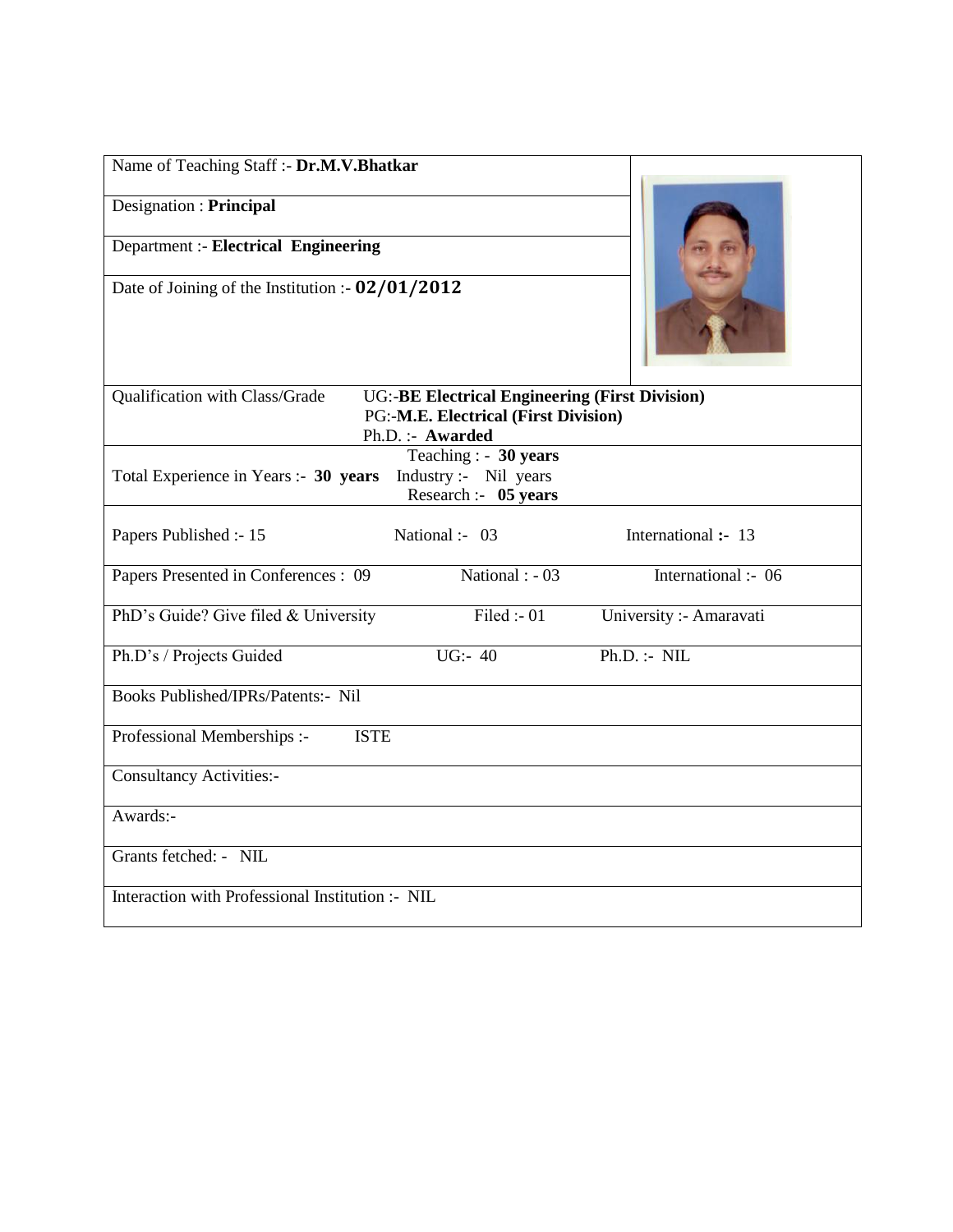| Name of Teaching Staff :- Prof. Swati A. Thete                       |                                                                        |                     |
|----------------------------------------------------------------------|------------------------------------------------------------------------|---------------------|
| <b>Designation:- Assistant Professor</b>                             |                                                                        |                     |
| <b>Department :- Electrical Engineering</b>                          |                                                                        |                     |
| Date of Joining of the Institution :- 01/07/2015                     |                                                                        |                     |
| Qualification with Class/Grade<br>$Ph.D.$ :-                         | <b>UG:-BE (Electrical Engineering)</b><br>PG:-M.E. (Power System)      |                     |
| Total Experience in Years :- 18 years                                | Teaching : $-18$ years<br>Industry :-<br>years<br>Research :-<br>years |                     |
| Papers Published :- 6                                                | National :- 06                                                         | International :-    |
| Papers Presented in Conferences : 2                                  | National : -                                                           | International :- 09 |
| PhD's Guide? Give filed & University                                 | Filed :-                                                               | University :-       |
| Ph.D's / Projects Guided                                             | $Ph.D.$ :-                                                             |                     |
| <b>Books Published/IPRs/Patents:-</b>                                |                                                                        |                     |
| Professional Memberships :-                                          |                                                                        |                     |
| Consultancy Activities:- Planning, Designing, Estimating Consultant. |                                                                        |                     |
| Awards:- $1$ )                                                       |                                                                        |                     |
| Grants fetched:-                                                     |                                                                        |                     |
| Interaction with Professional Institution :-                         |                                                                        |                     |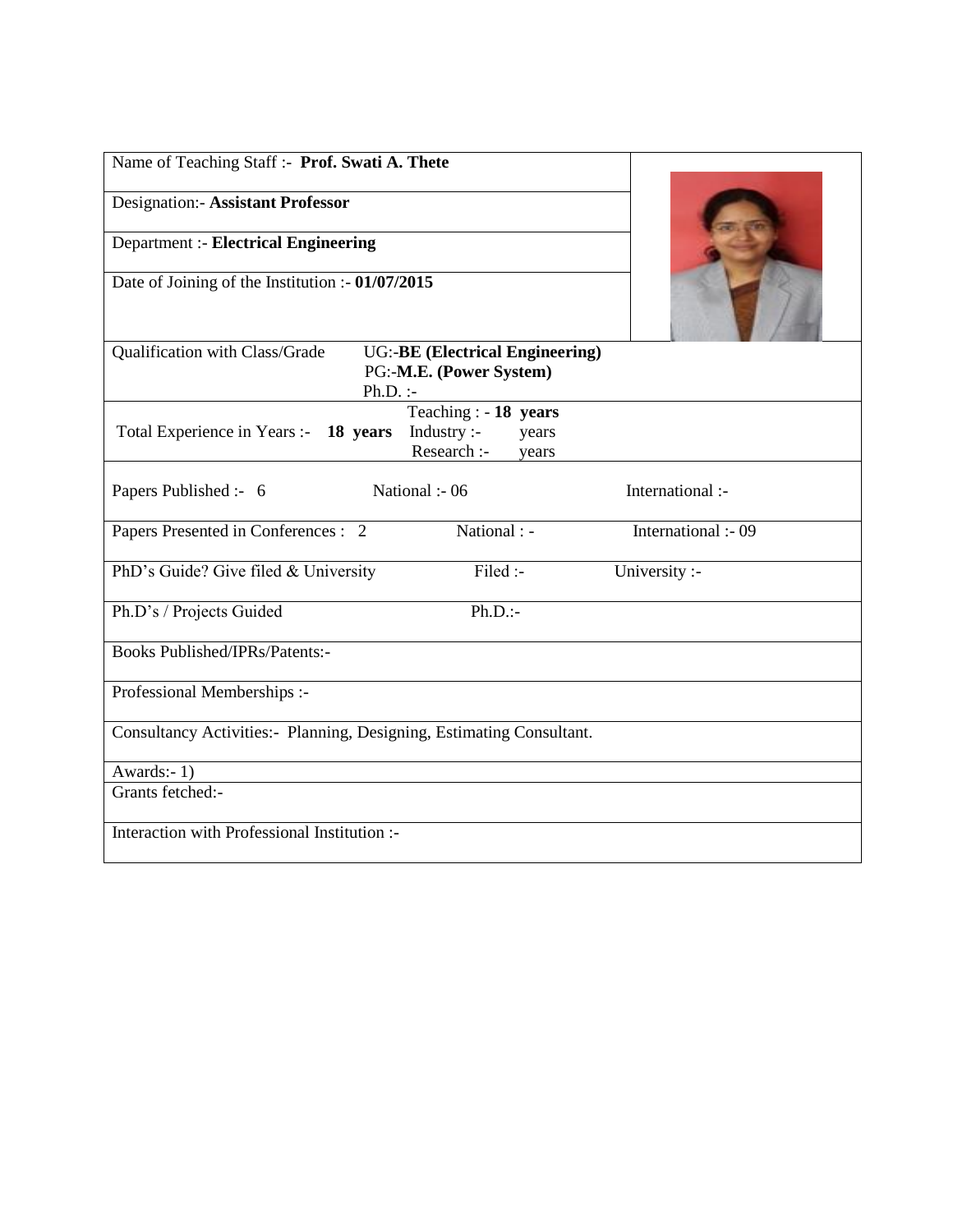| Name of Teaching Staff :- Prof. Ravikiran C. Karpe |                                                                                 |                      |
|----------------------------------------------------|---------------------------------------------------------------------------------|----------------------|
| <b>Designation:- Assistant Professor</b>           |                                                                                 |                      |
| <b>Department :- Electrical Engineering</b>        |                                                                                 |                      |
| Date of Joining of the Institution :- 08/06/2015   |                                                                                 |                      |
| Qualification with Class/Grade                     | <b>UG:-BE (Electrical Engineering)</b><br>PG:-M.E. (Power System)<br>$Ph.D.$ :- |                      |
| Total Experience in Years :- 8 years               | Teaching : - 8 years<br>Industry :-<br>Research :-                              |                      |
| Papers Published :- 2                              | National :- Nil                                                                 | International :- 2   |
| Papers Presented in Conferences : Nil              | National : - Nil                                                                | International :- Nil |
| PhD's Guide? Give filed & University               | Filed :- Nil                                                                    | University :- Nil    |
| Ph.D's / Projects Guided                           | Ph.D.:- Nil                                                                     |                      |
| <b>Books Published/IPRs/Patents:- Nil</b>          |                                                                                 |                      |
| Professional Memberships :- Nil                    |                                                                                 |                      |
| <b>Consultancy Activities:- Nil</b>                |                                                                                 |                      |
| Awards:-Nil                                        |                                                                                 |                      |
| Grants fetched:-Nil                                |                                                                                 |                      |
| Interaction with Professional Institution :- Nil   |                                                                                 |                      |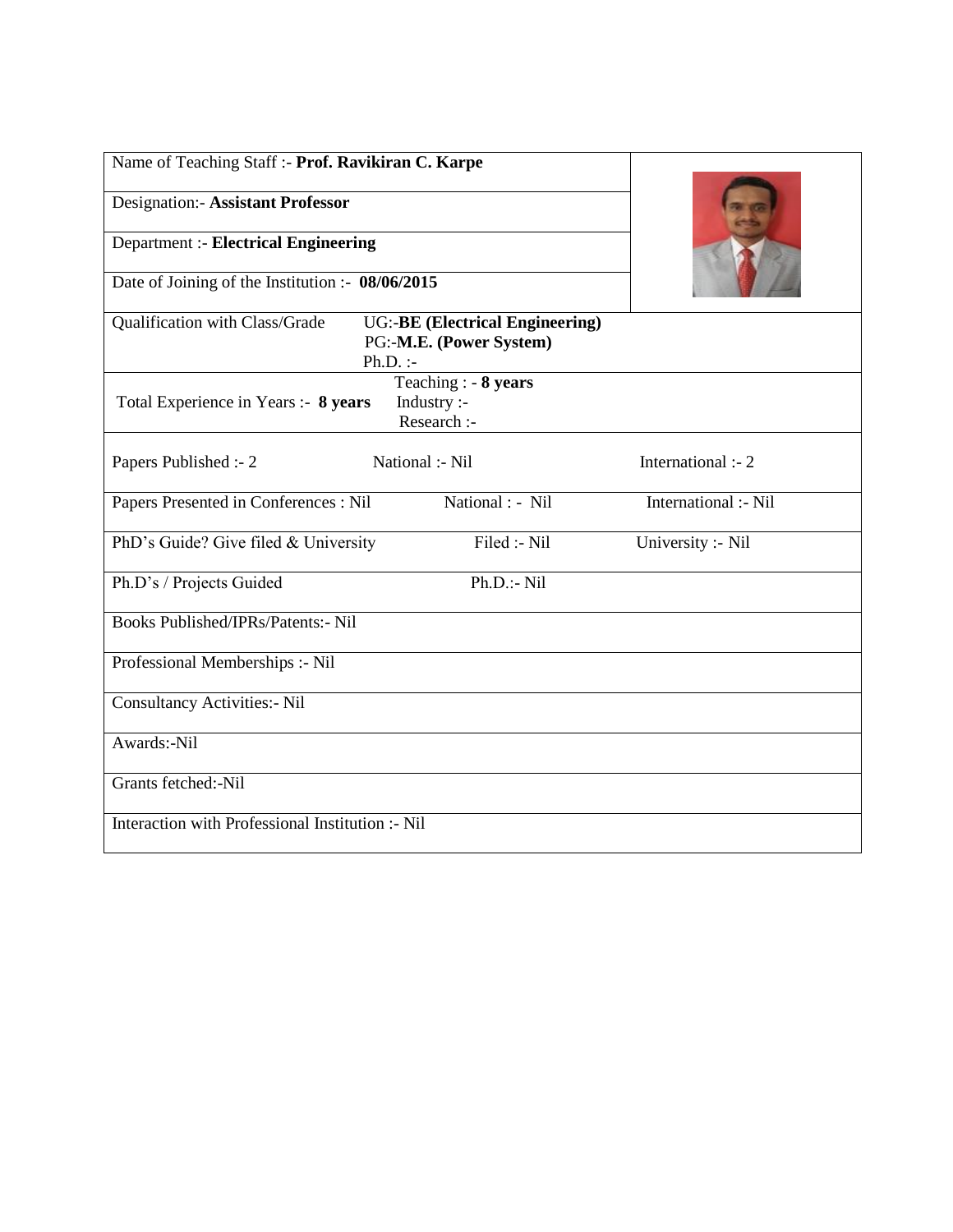| Name of Teaching Staff :- Prof. Manisha Suyog Shelar     |                                                             |                      |
|----------------------------------------------------------|-------------------------------------------------------------|----------------------|
| <b>Designation:- Assistant Professor</b>                 |                                                             |                      |
| <b>Department :- Electrical Engineering</b>              |                                                             |                      |
| Date of Joining of the Institution :- 16/07/2012         |                                                             |                      |
| Qualification with Class/Grade<br>UG: B.E.<br>$Ph.D.$ :- | PG:-M.Tech                                                  |                      |
| Total Experience in Years :- 6 years                     | Teaching : $-6$ years<br>Industry :- Nil<br>Research :- Nil |                      |
| Papers Published :- 4                                    | National :- Nil                                             | International :- 4   |
| Papers Presented in Conferences :01                      | National : - Nil                                            | International :- Nil |
| PhD's Guide? Give filed & University                     | Filed :- Nil                                                | University :- Nil    |
| Ph.D's / Projects Guided                                 | $Ph.D.:$ - Nil                                              |                      |
| Books Published/IPRs/Patents:- Nil                       |                                                             |                      |
| Professional Memberships :- Nil                          |                                                             |                      |
| <b>Consultancy Activities:- Nil</b>                      |                                                             |                      |
| Awards:-Nil                                              |                                                             |                      |
| Grants fetched:-Nil                                      |                                                             |                      |
| Interaction with Professional Institution :- Nil         |                                                             |                      |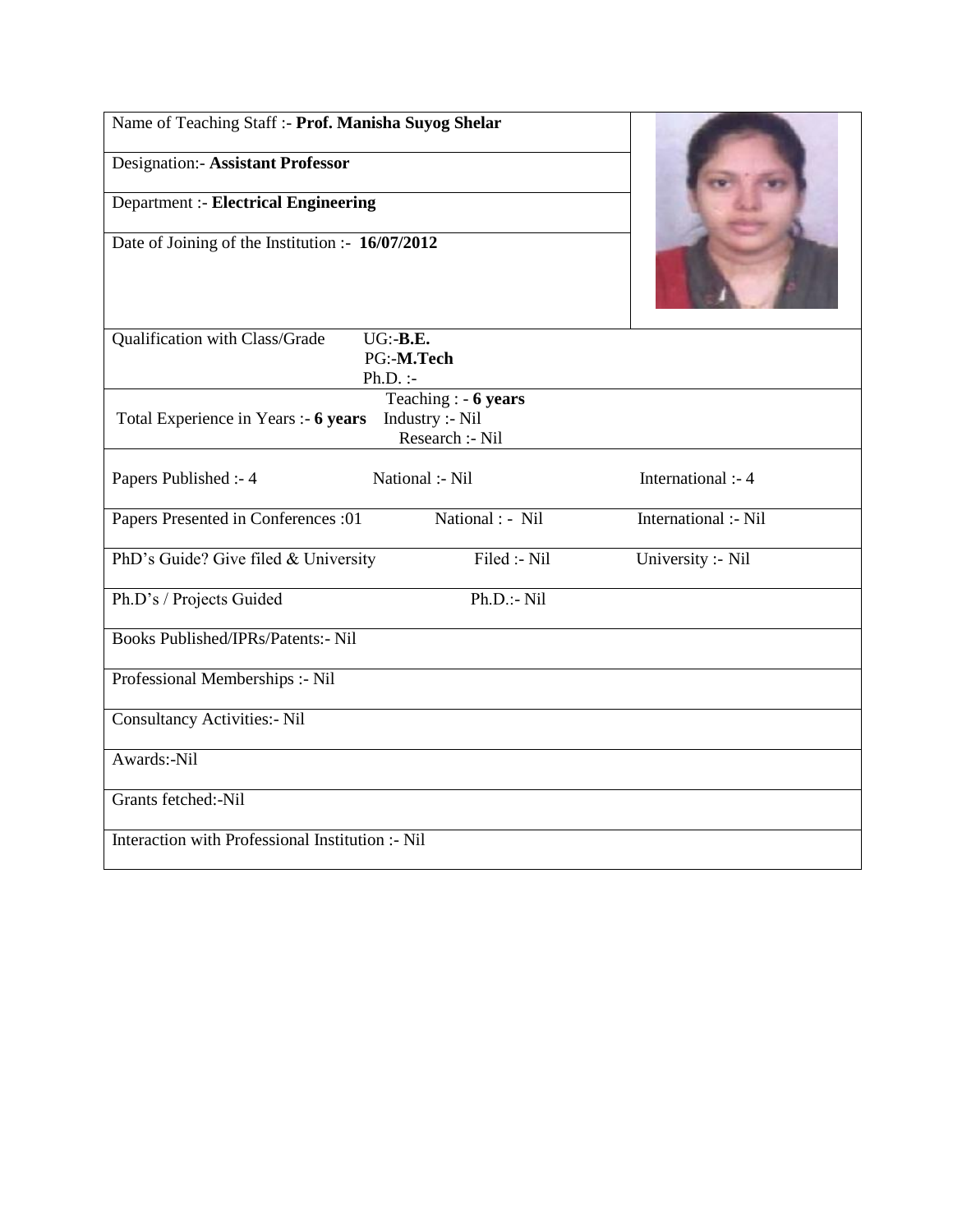| Name of Teaching Staff :- Prof. Yash N. Bangali  |                                                                    |                     |
|--------------------------------------------------|--------------------------------------------------------------------|---------------------|
| <b>Designation:- Assistant Professor</b>         |                                                                    |                     |
| <b>Department :- Electrical Engineering</b>      |                                                                    |                     |
| Date of Joining of the Institution :- 30/08/2021 |                                                                    |                     |
| Qualification with Class/Grade                   | <b>UG:- BE (Electrical Engineering)</b><br>PG:- M.E.<br>$Ph.D.$ :- |                     |
| Total Experience in Years :- 2 years             | Teaching : $-2$ years<br>Industry :-<br>Research :-                |                     |
| Papers Published :- 2                            | National :- 01                                                     | International :- 02 |
| Papers Presented in Conferences : Nil            | National : - Nil                                                   | International :- 03 |
| PhD's Guide? Give filed & University             | Filed :- Nil                                                       | University :- Nil   |
| Ph.D's / Projects Guided                         | Ph.D.:- Nil                                                        |                     |
| <b>Books Published/IPRs/Patents:- Nil</b>        |                                                                    |                     |
| Professional Memberships :- Nil                  |                                                                    |                     |
| <b>Consultancy Activities:- Nil</b>              |                                                                    |                     |
| Awards:-Nil                                      |                                                                    |                     |
| Grants fetched:-Nil                              |                                                                    |                     |
| Interaction with Professional Institution :- Nil |                                                                    |                     |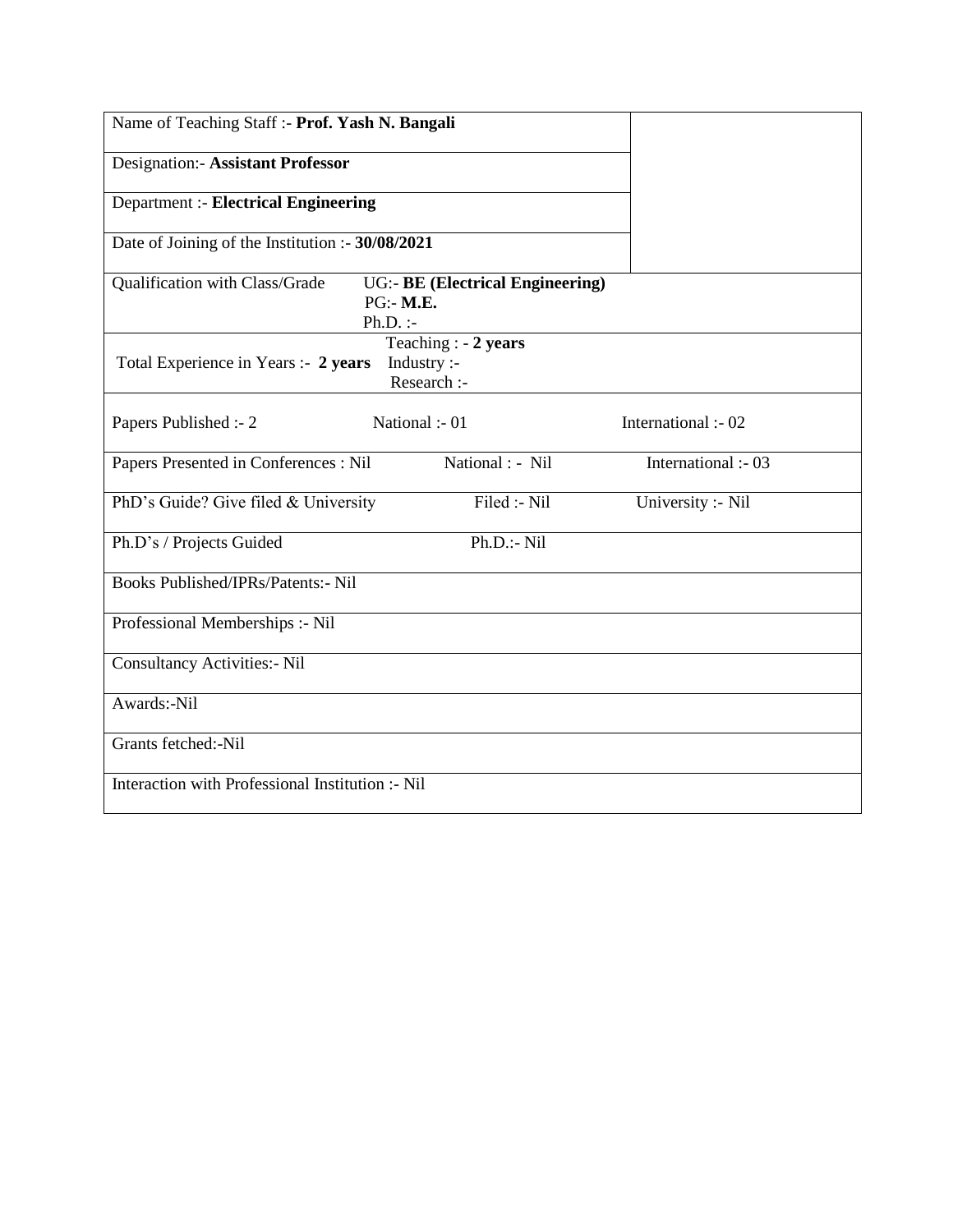| Name of Teaching Staff :- Prof. Neha Aringale             |                                                      |                      |
|-----------------------------------------------------------|------------------------------------------------------|----------------------|
| <b>Designation:- Assistant Professor</b>                  |                                                      |                      |
| Department :- Electrical Engineering                      |                                                      |                      |
| Date of Joining of the Institution :- 24/01/2022          |                                                      |                      |
| Qualification with Class/Grade<br>PG:- M.E.<br>$Ph.D.$ :- | <b>BE (Electrical Engineering)</b>                   |                      |
| Total Experience in Years :- 05 years                     | Teaching : $-05$ years<br>Industry :-<br>Research :- |                      |
| National :- Nil<br>Papers Published :- 2                  |                                                      | International :- 2   |
| Papers Presented in Conferences : Nil                     | National : - Nil                                     | International :- Nil |
| PhD's Guide? Give filed & University                      | Filed :- Nil                                         | University :- Nil    |
| Ph.D's / Projects Guided                                  | $Ph.D.:$ - Nil                                       |                      |
| <b>Books Published/IPRs/Patents:- Nil</b>                 |                                                      |                      |
| Professional Memberships :- Nil                           |                                                      |                      |
| <b>Consultancy Activities:- Nil</b>                       |                                                      |                      |
| Awards:-Nil                                               |                                                      |                      |
| Grants fetched:-Nil                                       |                                                      |                      |
| Interaction with Professional Institution :- Nil          |                                                      |                      |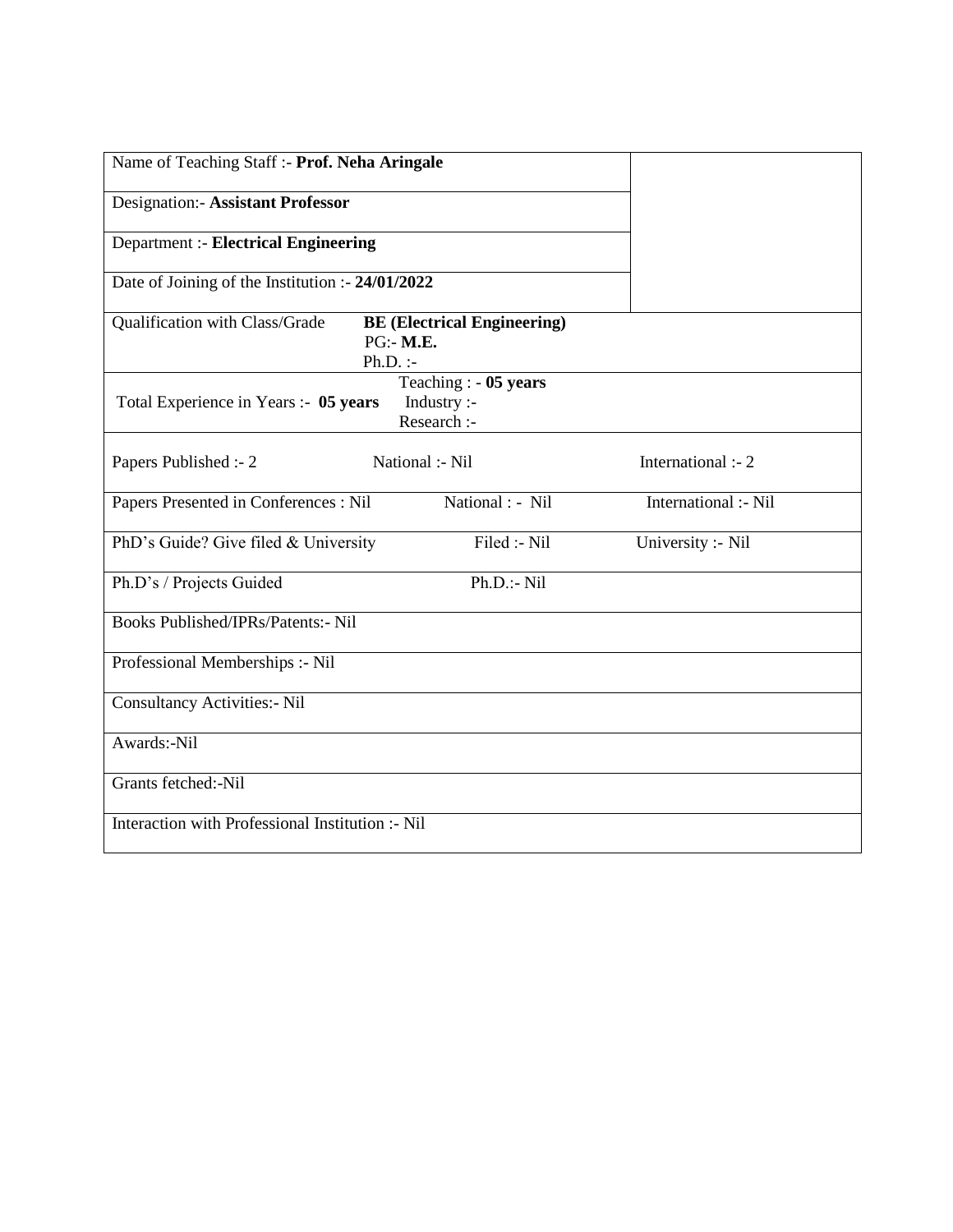| Name of Teaching Staff :- Prof.Geetanjali P. Mohole                                                                                                      |                     |  |  |  |
|----------------------------------------------------------------------------------------------------------------------------------------------------------|---------------------|--|--|--|
| <b>Designation: Assistant Professor</b>                                                                                                                  |                     |  |  |  |
| <b>Department :- Computer Engineering</b>                                                                                                                |                     |  |  |  |
| Date of Joining of the Institution :- 17/07/2012                                                                                                         |                     |  |  |  |
| Qualification with Class/Grade<br><b>UG:-B.E (Computer Engineering)</b><br>PG:-M.E. (Computer Engineering)<br>Ph.D. : M.L.                               |                     |  |  |  |
| Teaching : - 21 years<br>Total Experience in Years :- 21 years<br>Industry $:$<br>years<br>Research :-<br>years                                          |                     |  |  |  |
| National :- $\mathbf{0}$<br>Papers Published :- 5                                                                                                        | International :- 5  |  |  |  |
| National : - 03<br>Papers Presented in Conferences : 07                                                                                                  | International :- 04 |  |  |  |
| Filed :-<br>PhD's Guide? Give filed & University<br>University :-                                                                                        |                     |  |  |  |
| UG:- $46$<br>Ph.D. : M.L.<br>Ph.D's / Projects Guided                                                                                                    |                     |  |  |  |
| Books Published/IPRs/Patents:- Principles of modern Compiler Design published in 2005 & 2006 by<br><b>Techmax Publication</b>                            |                     |  |  |  |
| Professional Memberships :- ISTE Membership ID:LM60446                                                                                                   |                     |  |  |  |
| <b>Consultancy Activities:-</b><br>NIL                                                                                                                   |                     |  |  |  |
| Awards:- Best Innovative Paper Award in International Conference ITECH-09 at Amrutvahini<br>college of Engineering                                       |                     |  |  |  |
| Grants fetched:- Grant Received under QIP of Rs. 1 Lakh for State Level workshop in 2015-16<br>& Rs. 1 Lakh for Equipment Purchasing in 2016-17 by SPPU. |                     |  |  |  |
| Interaction with Professional Institution :- NIL                                                                                                         |                     |  |  |  |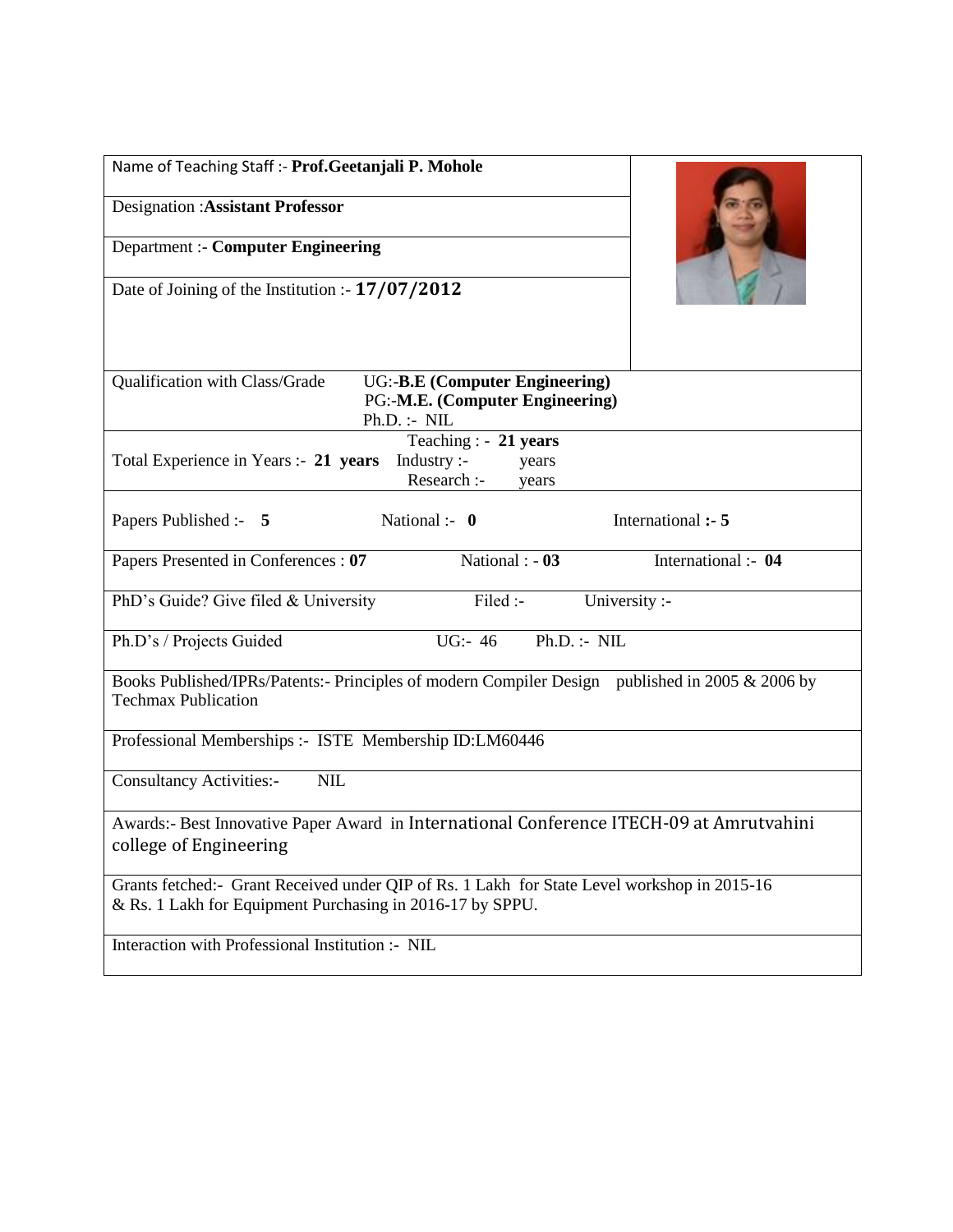| Name of Teaching Staff :- Prof. Dushyantkumar B. Sisode                                                                                                                              |                                                                             |                     |  |
|--------------------------------------------------------------------------------------------------------------------------------------------------------------------------------------|-----------------------------------------------------------------------------|---------------------|--|
| Designation -: Assistant Professor                                                                                                                                                   |                                                                             |                     |  |
| <b>Department :- Computer Engineering</b>                                                                                                                                            |                                                                             |                     |  |
| Date of Joining of the Institution :- $02/12/2013$                                                                                                                                   |                                                                             |                     |  |
| Qualification with Class/Grade<br>$Ph.D.$ :-                                                                                                                                         | <b>UG:- B.E (Computer Engineering)</b><br>PG:-M.Tech (Computer Engineering) |                     |  |
| Total Experience in Years :- 11 years                                                                                                                                                | Teaching : $-11$ years<br>Industry :-<br>years<br>Research :-<br>years      |                     |  |
| Papers Published :-<br>- 07                                                                                                                                                          | National :-<br>02                                                           | International :- 05 |  |
| Papers Presented in Conferences :<br>01                                                                                                                                              | National : -                                                                | International :- 01 |  |
| PhD's Guide? Give filed & University                                                                                                                                                 | Filed :- Nil                                                                | University :-       |  |
| Ph.D's / Projects Guided                                                                                                                                                             | Ph.D.:- Nil                                                                 |                     |  |
| Books Published/IPRs/Patents:- Data Security over Cloud: Efficient Encryption Approach, ISBN-978-3-<br>330-04336-7, LAP LAMBERT Publishing, 2017.<br>Professional Memberships :- NIL |                                                                             |                     |  |
|                                                                                                                                                                                      |                                                                             |                     |  |
| <b>NIL</b><br><b>Consultancy Activities:-</b>                                                                                                                                        |                                                                             |                     |  |
| Awards:- NIL                                                                                                                                                                         |                                                                             |                     |  |
| Grants fetched: - NIL                                                                                                                                                                |                                                                             |                     |  |
| Interaction with Professional Institution :- NIL                                                                                                                                     |                                                                             |                     |  |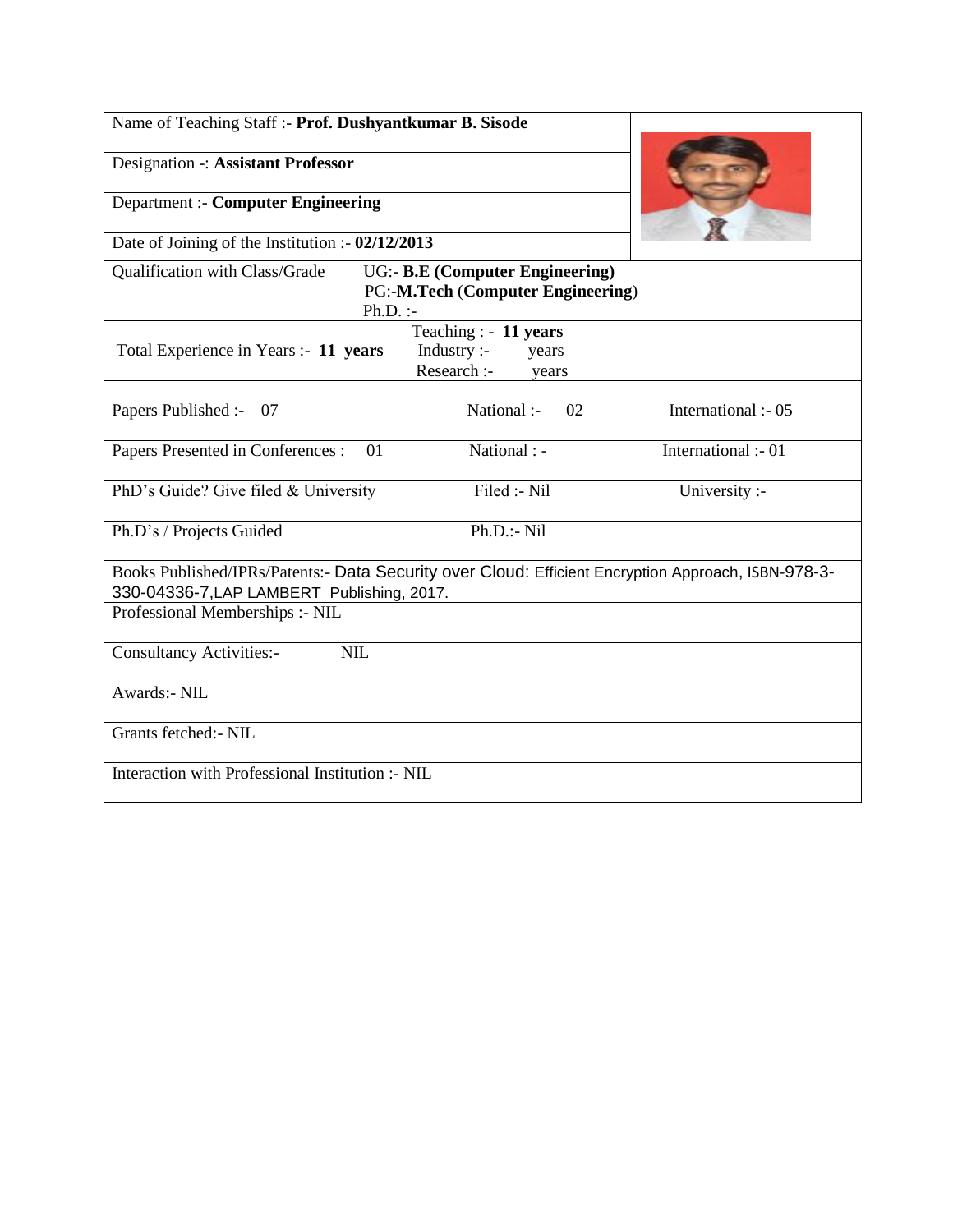| Name of Teaching Staff :- Prof. Sharad Bhagwan Patil |                                                                             |                      |
|------------------------------------------------------|-----------------------------------------------------------------------------|----------------------|
| Designation -: Assistant Professor                   |                                                                             |                      |
| <b>Department :- Computer Engineering</b>            |                                                                             |                      |
| Date of Joining of the Institution :- 06/06/2014     |                                                                             |                      |
| Qualification with Class/Grade<br>$Ph.D.$ :-         | <b>UG:- B.E (Computer Engineering)</b><br>PG:-M.Tech (Computer Engineering) |                      |
|                                                      | Teaching : $-11$ years                                                      |                      |
| Total Experience in Years :- 11 years                | Industry:-<br>Research :-                                                   |                      |
| Papers Published :-<br>03                            | National :-<br><b>NIL</b>                                                   | International :- 03  |
| Papers Presented in Conferences :<br><b>NIL</b>      | National : - NIL                                                            | International :- NIL |
| PhD's Guide? Give filed & University                 | Filed :- NIL                                                                | University :-        |
| Ph.D's / Projects Guided                             | $Ph.D.:$ - NIL                                                              |                      |
| Books Published/IPRs/Patents:- NIL                   |                                                                             |                      |
| Professional Memberships :- NIL                      |                                                                             |                      |
| <b>NIL</b><br><b>Consultancy Activities:-</b>        |                                                                             |                      |
| <b>Awards:- NIL</b>                                  |                                                                             |                      |
| Grants fetched:- NIL                                 |                                                                             |                      |
| Interaction with Professional Institution :- NIL     |                                                                             |                      |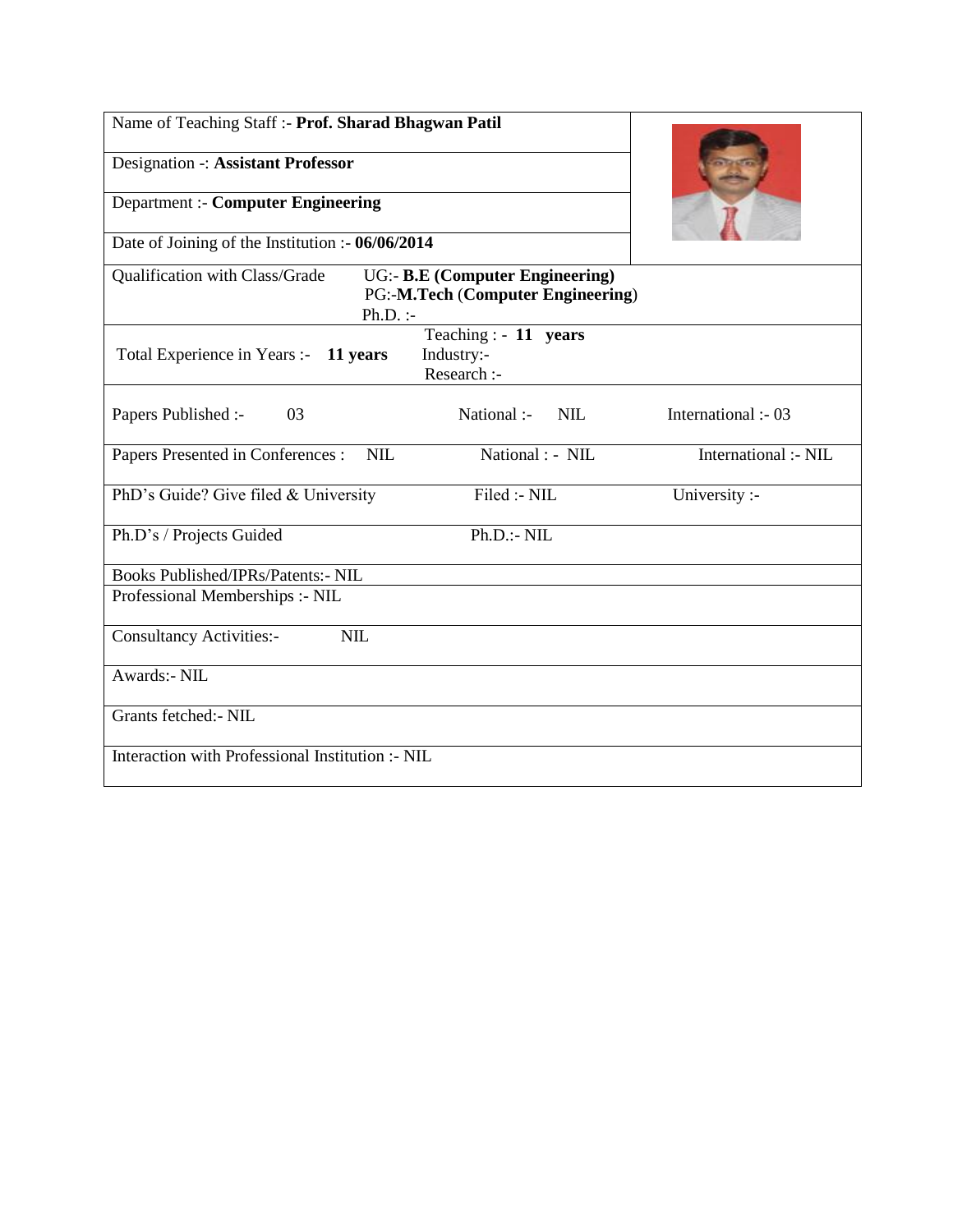| Name of Teaching Staff :- Prof. Vishakha Rajendra Bhadane |                                                                                                    |                      |
|-----------------------------------------------------------|----------------------------------------------------------------------------------------------------|----------------------|
| <b>Designation -: Assistant Professor</b>                 |                                                                                                    |                      |
| <b>Department :- Computer Engineering</b>                 |                                                                                                    |                      |
| Date of Joining of the Institution :- 23/06/2015          |                                                                                                    |                      |
| Qualification with Class/Grade                            | <b>UG:- B.E (Computer Engineering)</b><br>PG:-M. Tech (Computer Engineering)<br>$Ph.D. :$ Pursuing |                      |
|                                                           | Teaching : $-08$ years                                                                             |                      |
| Total Experience in Years :- 08 years                     | Industry:-<br>Research :-                                                                          |                      |
| Papers Published :-<br>05                                 | <b>NIL</b><br>National :-                                                                          | International :- 05  |
| Papers Presented in Conferences :<br><b>NIL</b>           | National : - NIL                                                                                   | International :- NIL |
| PhD's Guide? Give filed & University                      | Filed :- NIL                                                                                       | University :-        |
| Ph.D's / Projects Guided                                  | $Ph.D. - NIL$                                                                                      |                      |
| Books Published/IPRs/Patents:- NIL                        |                                                                                                    |                      |
| Professional Memberships :- NIL                           |                                                                                                    |                      |
| <b>Consultancy Activities:-</b><br><b>NIL</b>             |                                                                                                    |                      |
| Awards:- NIL                                              |                                                                                                    |                      |
| Grants fetched: - NIL                                     |                                                                                                    |                      |
| Interaction with Professional Institution :- NIL          |                                                                                                    |                      |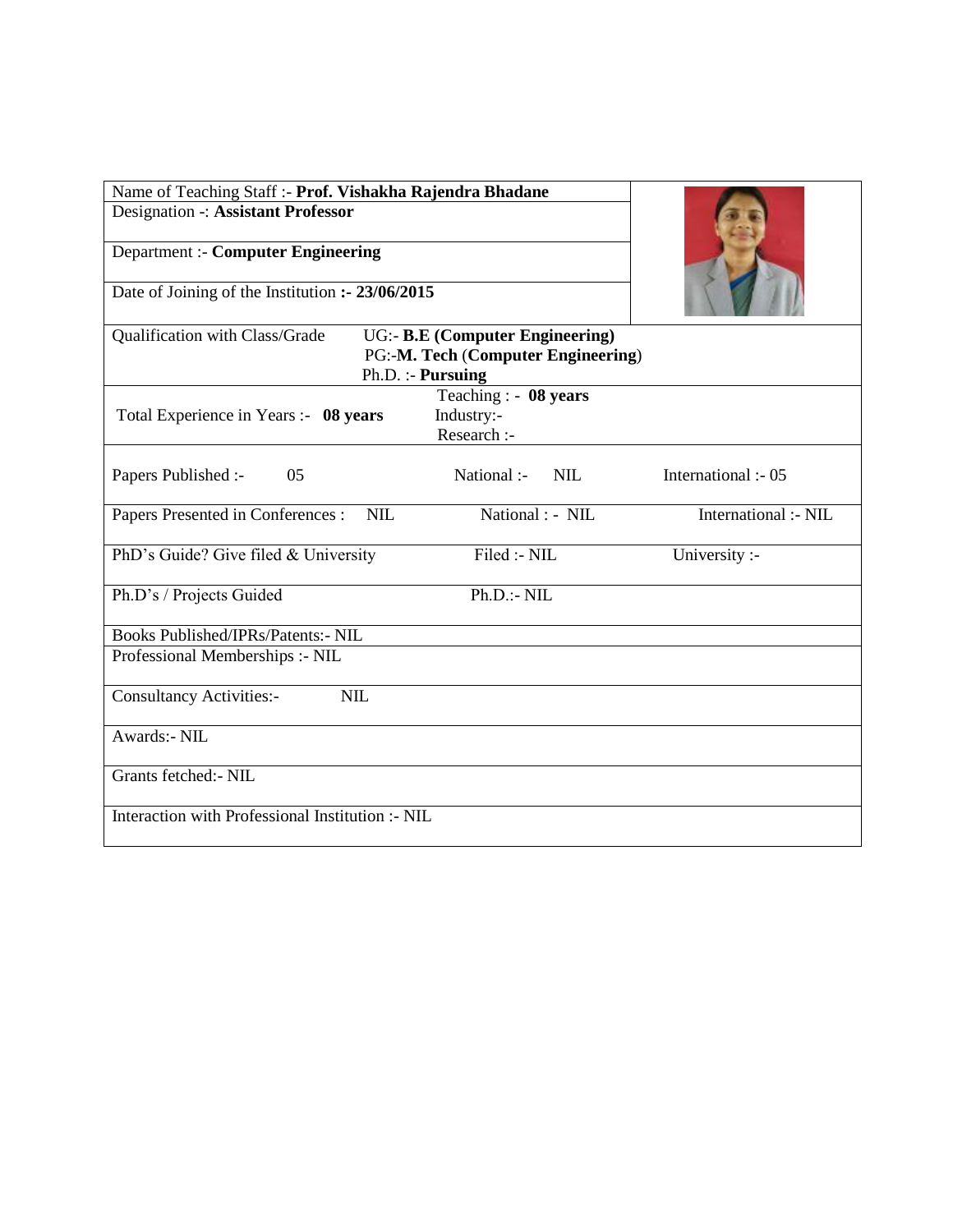| Name of Teaching Staff :- Prof. Dipti Dilip Survase |                                                                                 |                      |
|-----------------------------------------------------|---------------------------------------------------------------------------------|----------------------|
| Designation -: Assistant Professor                  |                                                                                 |                      |
| <b>Department :- Computer Engineering</b>           |                                                                                 |                      |
| Date of Joining of the Institution :- 10/10/2017    |                                                                                 |                      |
| Qualification with Class/Grade<br>$Ph.D.$ :-        | <b>UG:- B.E (Computer Engineering)</b><br><b>PG:-M.E (Computer Engineering)</b> |                      |
| Total Experience in Years :- 04 years               | Teaching : $-04$ years<br>Industry:-<br>Research :-                             |                      |
| Papers Published :- 02                              | National :-<br><b>NIL</b>                                                       | International :- 01  |
| Papers Presented in Conferences :<br>01             | National : - 01                                                                 | International :- NIL |
| PhD's Guide? Give filed & University                | Filed :- NIL                                                                    | University :-        |
| Ph.D's / Projects Guided                            | $Ph.D.:$ - NIL                                                                  |                      |
| <b>Books Published/IPRs/Patents:- NIL</b>           |                                                                                 |                      |
| Professional Memberships :- NIL                     |                                                                                 |                      |
| NIL<br><b>Consultancy Activities:-</b>              |                                                                                 |                      |
| Awards:- NIL                                        |                                                                                 |                      |
| Grants fetched: - NIL                               |                                                                                 |                      |
| Interaction with Professional Institution :- NIL    |                                                                                 |                      |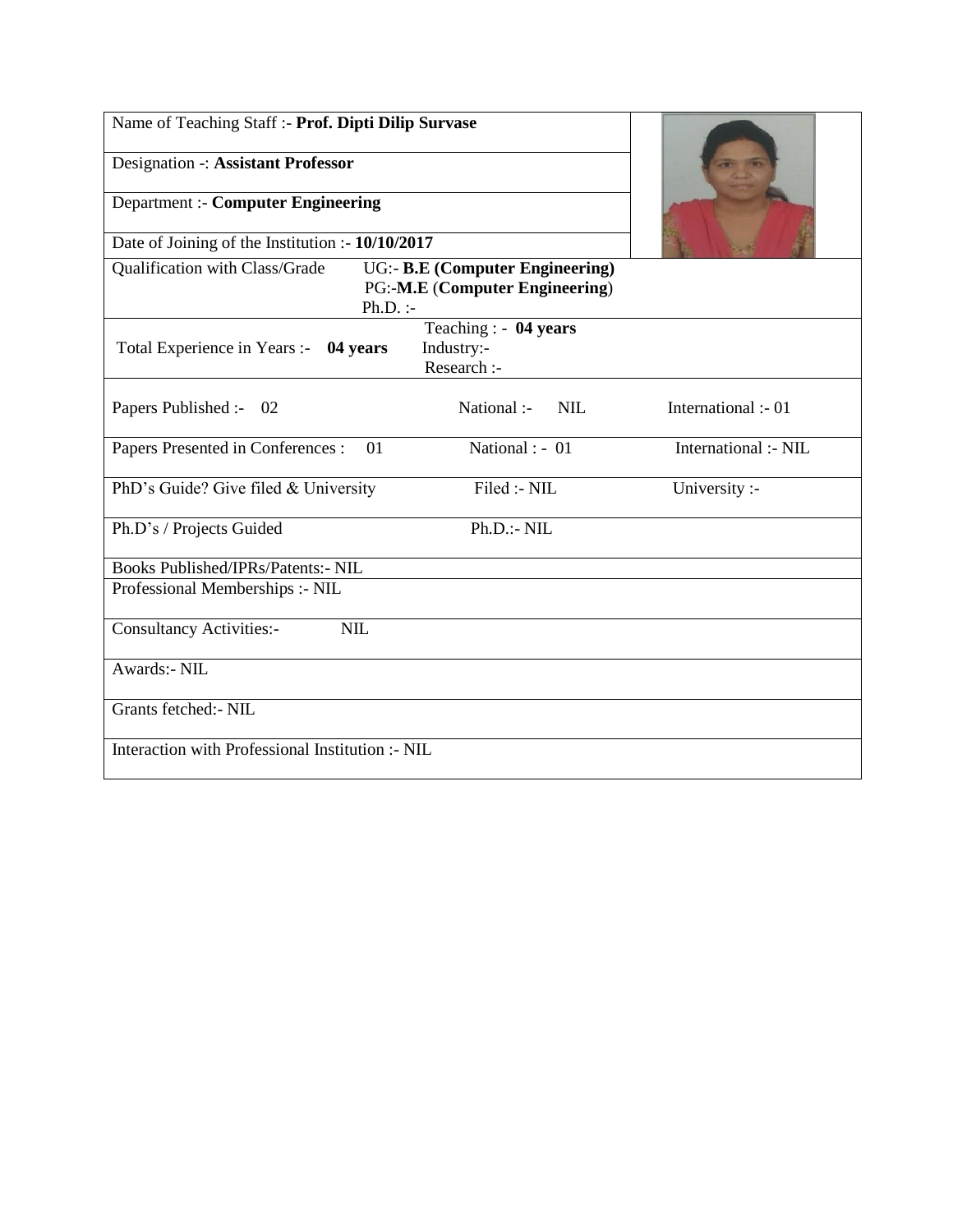| Name of Teaching Staff :- Prof. Shital Avinash Patil                                                                             |                                                    |                    |
|----------------------------------------------------------------------------------------------------------------------------------|----------------------------------------------------|--------------------|
| Designation -: Assistant Professor                                                                                               |                                                    |                    |
| <b>Department :- Computer Engineering</b>                                                                                        |                                                    |                    |
| Date of Joining of the Institution :- 04/06/2014                                                                                 |                                                    |                    |
| Qualification with Class/Grade<br><b>UG:- B.E (Computer Engineering)</b><br><b>PG:- M.E (Computer Engineering)</b><br>$Ph.D.$ :- |                                                    |                    |
| Total Experience in Years :- 08 years                                                                                            | Teaching : - 08 years<br>Industry:-<br>Research :- |                    |
| Papers Published :- 02                                                                                                           | National :-<br>$\sim$ 1                            | International :- 1 |
| Papers Presented in Conferences :<br>01                                                                                          | National : - NIL                                   | International :- 1 |
| PhD's Guide? Give filed & University                                                                                             | Filed :- NIL                                       | University :-      |
| Ph.D's / Projects Guided                                                                                                         | $Ph.D.:$ - NIL                                     |                    |
| Books Published/IPRs/Patents:- NIL                                                                                               |                                                    |                    |
| Professional Memberships :- NIL                                                                                                  |                                                    |                    |
| <b>Consultancy Activities:-</b><br><b>NIL</b>                                                                                    |                                                    |                    |
| Awards:- NIL                                                                                                                     |                                                    |                    |
| Grants fetched:- NIL                                                                                                             |                                                    |                    |
| Interaction with Professional Institution :- NIL                                                                                 |                                                    |                    |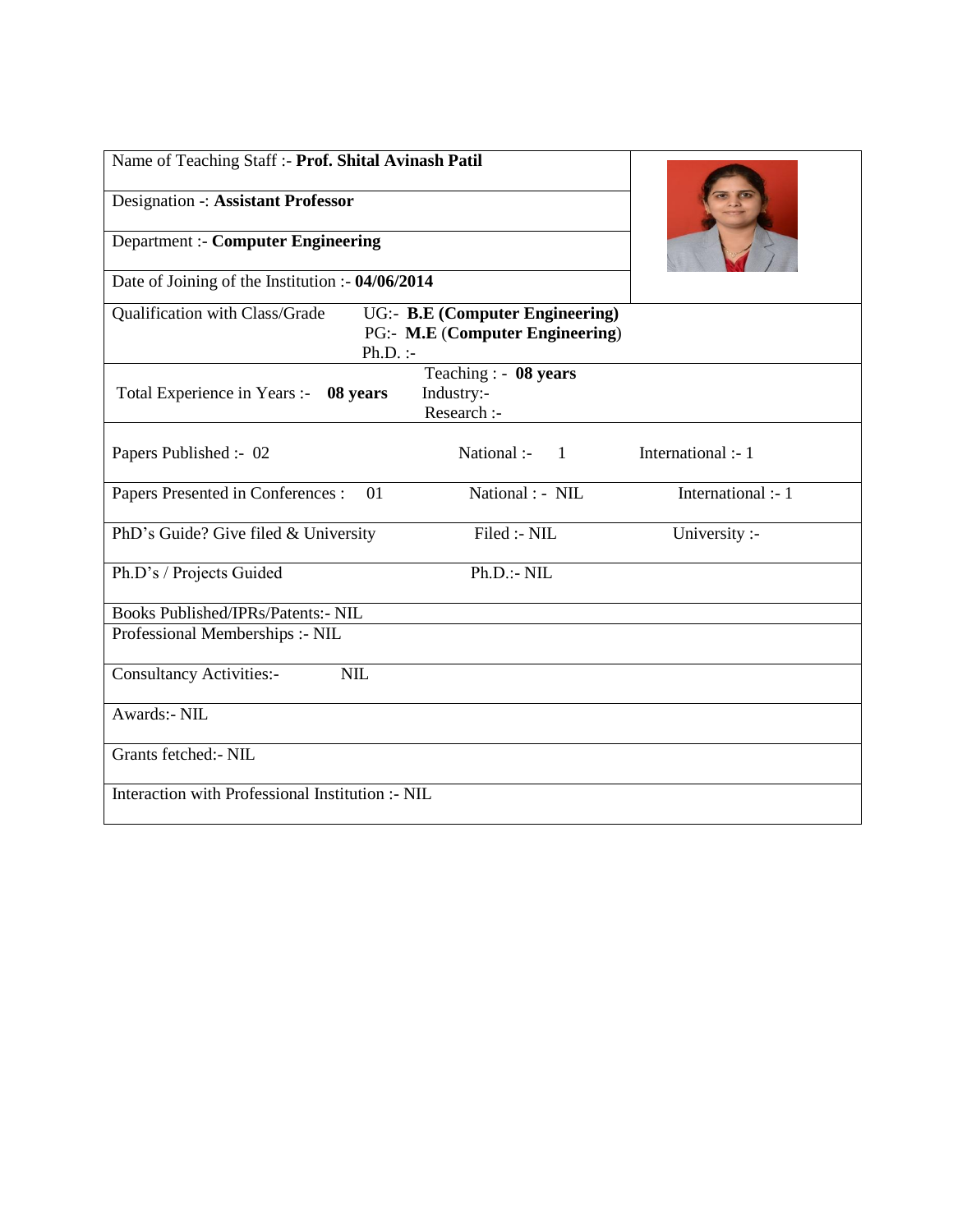| Name of Teaching Staff :- Prof. Prashant Chandrshekhar Shah                                                               |                                                     |                      |
|---------------------------------------------------------------------------------------------------------------------------|-----------------------------------------------------|----------------------|
| <b>Designation -: Assistant Professor</b>                                                                                 |                                                     |                      |
| <b>Department :- Computer Engineering</b>                                                                                 |                                                     |                      |
| Date of Joining of the Institution :- 08/06/2015                                                                          |                                                     |                      |
| Qualification with Class/Grade<br><b>UG:- B.E (Computer Engineering)</b><br>PG:- M.E (Computer Engineering)<br>$Ph.D.$ :- |                                                     |                      |
| Total Experience in Years :- 07 years                                                                                     | Teaching : $-07$ years<br>Industry:-<br>Research :- |                      |
| Papers Published :- 0                                                                                                     | National :-<br>NIL                                  | International :- NIL |
| Papers Presented in Conferences :<br>$\theta$                                                                             | National : - NIL                                    | International :- NIL |
| PhD's Guide? Give filed & University                                                                                      | Filed :- NIL                                        | University :-        |
| Ph.D's / Projects Guided                                                                                                  | Ph.D.:- NIL                                         |                      |
| Books Published/IPRs/Patents:- NIL                                                                                        |                                                     |                      |
| Professional Memberships :- NIL                                                                                           |                                                     |                      |
| <b>Consultancy Activities:-</b><br><b>NIL</b>                                                                             |                                                     |                      |
| <b>Awards:- NIL</b>                                                                                                       |                                                     |                      |
| Grants fetched: - NIL                                                                                                     |                                                     |                      |
| Interaction with Professional Institution :- NIL                                                                          |                                                     |                      |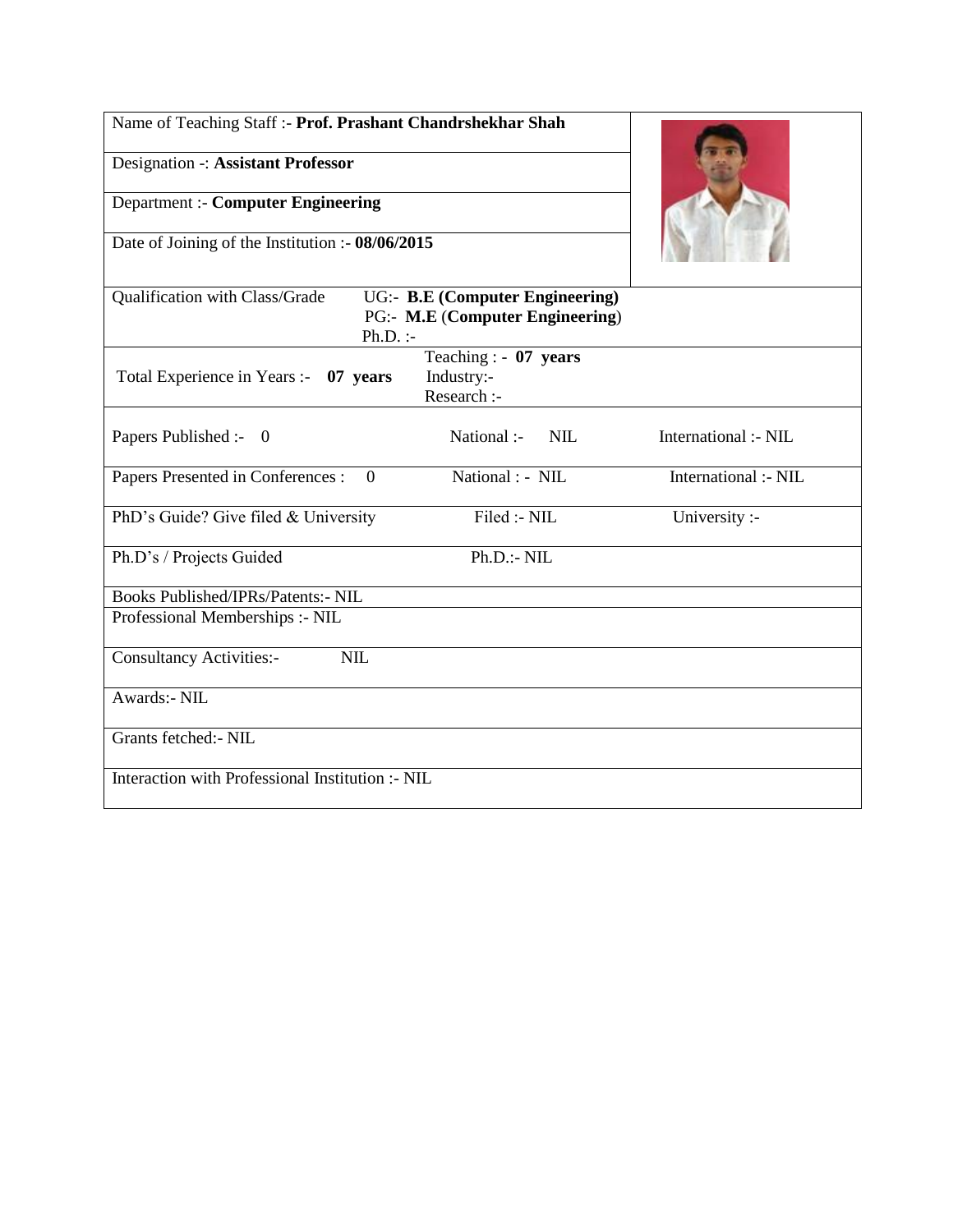| Name of Teaching Staff :- Prof. Sagarkumar Janrao Aswar                                                           |
|-------------------------------------------------------------------------------------------------------------------|
| Designation :- Assistant Professor                                                                                |
| Department :- Mechanical Engineering                                                                              |
| Date of Joining of the Institution :- 12/6/2013                                                                   |
| Qualification with Class/Grade<br>UG:- B.E. (Mechanical Engineering)<br>PG:- M.E (CAD-CAM)<br>Ph.D. :- Pursuing   |
| Teaching : $-16$ years<br>Industry :- $02$ years<br>Total Experience in Years :- 18 years<br>Research :-<br>years |
| National :- 4<br>International :-4<br>Papers Published :- 8                                                       |
| National : - NIL<br>International :- NIL<br>Papers Presented in Conferences :<br>$\mathbf{0}$                     |
| Filed :- NIL<br>PhD's Guide? Give filed & University<br>University :-                                             |
| Ph.D.:~NIL<br>Ph.D's / Projects Guided                                                                            |
| <b>Books Published/IPRs/Patents:- NIL</b>                                                                         |
| Professional Memberships :- NIL                                                                                   |
| NIL<br><b>Consultancy Activities:-</b>                                                                            |
| Awards:- NIL                                                                                                      |
| Grants fetched: - NIL                                                                                             |
| Interaction with Professional Institution :- NIL                                                                  |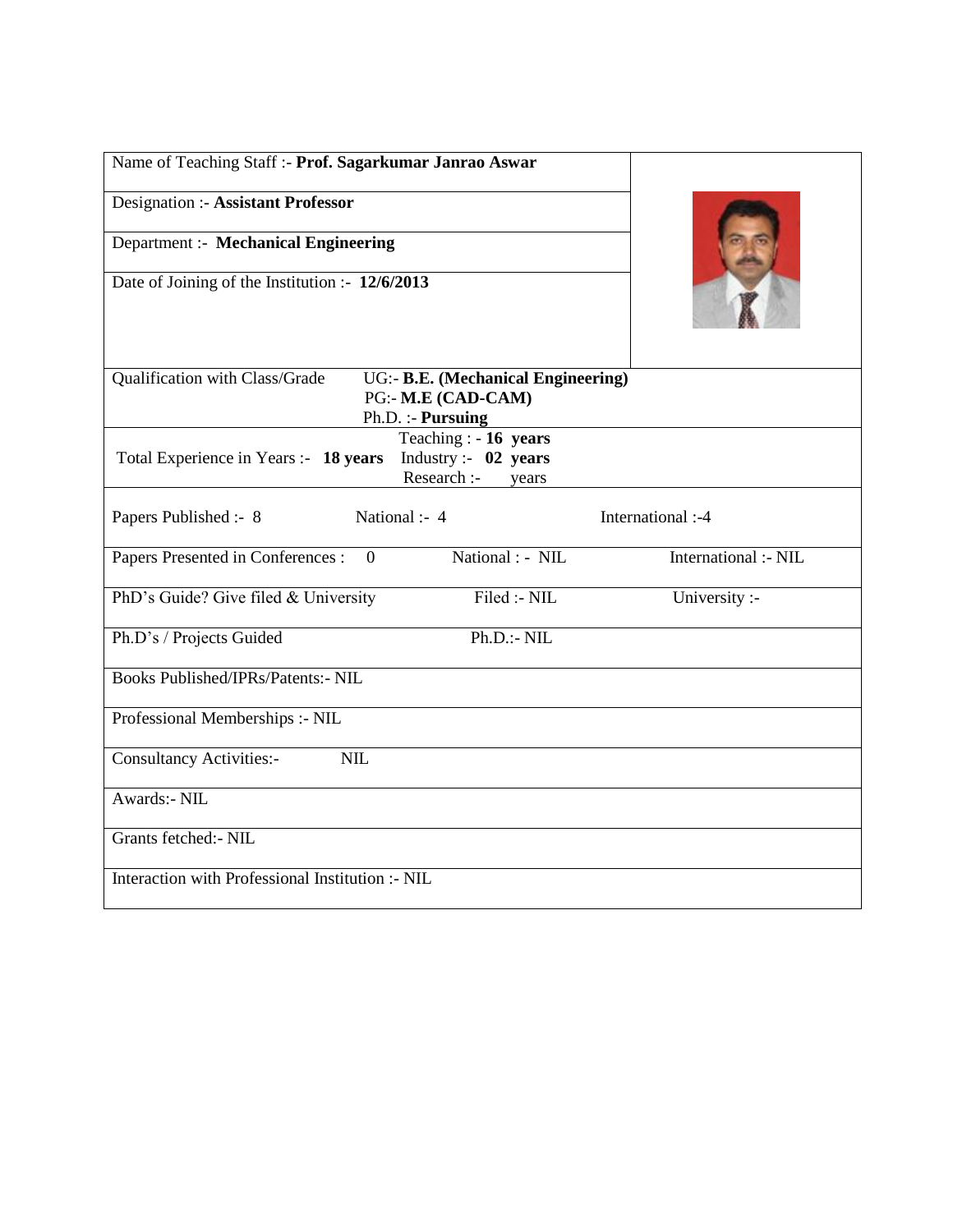| Name of Teaching Staff :- Prof. Amol A. Patil                                                                       |                      |
|---------------------------------------------------------------------------------------------------------------------|----------------------|
| Designation :- Assistant Professor                                                                                  |                      |
| <b>Department :- Mechanical Engineering</b>                                                                         |                      |
| Date of Joining of the Institution :-16/12/2015                                                                     |                      |
| Qualification with Class/Grade<br><b>UG:-B.E</b> (Mechanical Engineering)<br>PG:-M.E.(General)<br>$Ph.D. :- -$      |                      |
| Teaching : - 10 years<br>Total Experience in Years :- 10 years<br>Industry :- $-$<br>years<br>Research :--<br>years |                      |
| Papers Published :-<br>02<br>National :-                                                                            | International :- 02  |
| National : - NIL<br>Papers Presented in Conferences :<br>$\overline{0}$                                             | International :- NIL |
| Filed :- NIL<br>PhD's Guide? Give filed & University                                                                | University :-        |
| Ph.D.:- NIL<br>Ph.D's / Projects Guided                                                                             |                      |
| <b>Books Published/IPRs/Patents:- NIL</b>                                                                           |                      |
| Professional Memberships :- NIL                                                                                     |                      |
| <b>Consultancy Activities:-</b><br><b>NIL</b>                                                                       |                      |
| Awards:- NIL                                                                                                        |                      |
| Grants fetched: - NIL                                                                                               |                      |
| Interaction with Professional Institution :- NIL                                                                    |                      |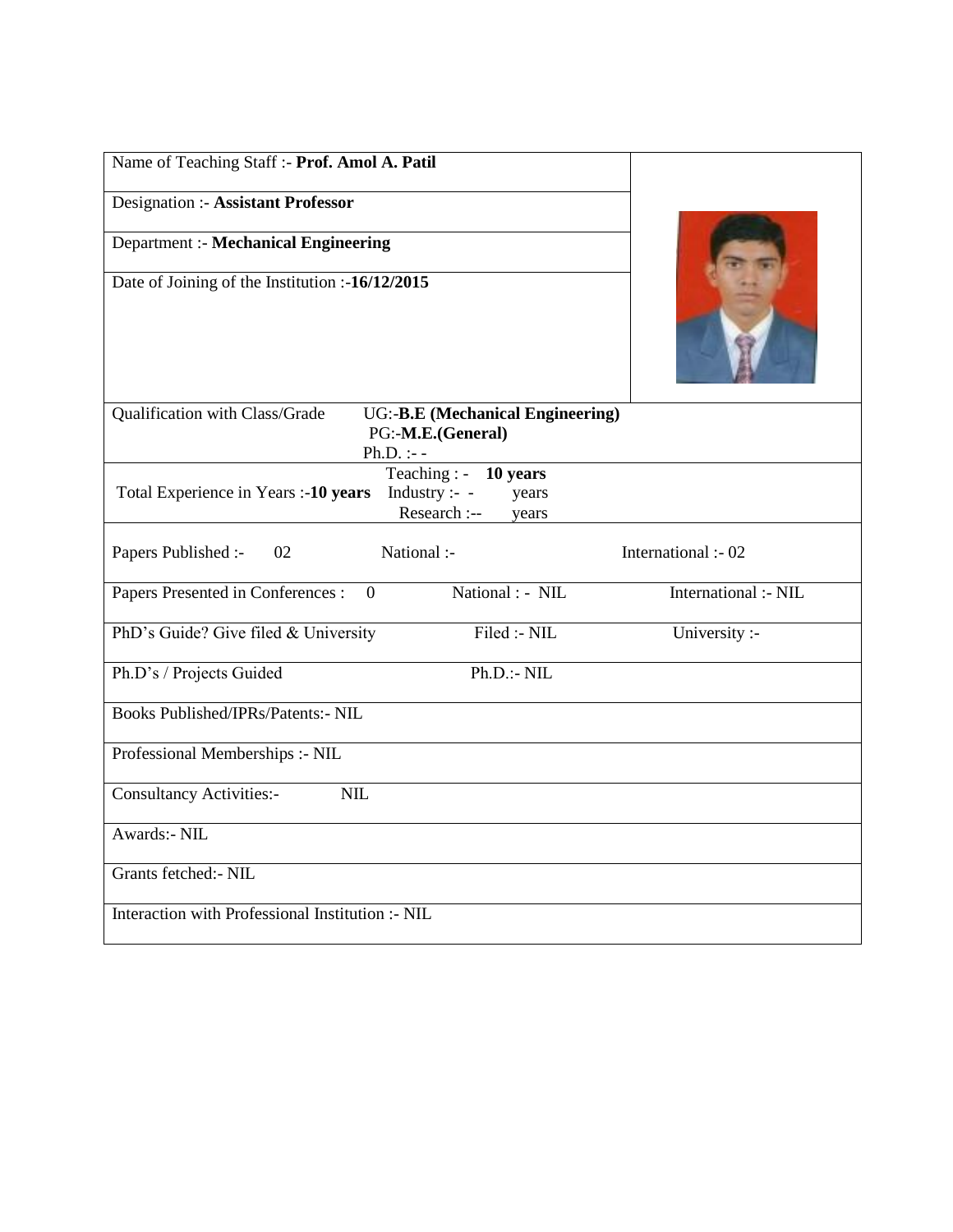| Name of Teaching Staff :- Prof. Rahul R. Sonwane |                                                                        |                               |                      |
|--------------------------------------------------|------------------------------------------------------------------------|-------------------------------|----------------------|
| Designation: Assistant Professor                 |                                                                        |                               |                      |
| <b>Department :- Mechanical Engineering</b>      |                                                                        |                               |                      |
| Date of Joining of the Institution :-16/12/2016  |                                                                        |                               |                      |
| Qualification with Class/Grade<br>$Ph.D.$ :-     | <b>UG:- B.E (Mechanical Engineering)</b><br>PG:- M.E. (Heat and Power) |                               |                      |
| Total Experience in Years :- 09 years            | Teaching : -<br>Industry :-<br>Research :-                             | 08 years<br>01 years<br>years |                      |
| Papers Published:-3                              | National :-                                                            |                               | International :- 2   |
| Papers Presented in Conferences :<br>$\Omega$    | National : - NIL                                                       |                               | International :- NIL |
| PhD's Guide? Give filed & University             | Filed :- NIL                                                           |                               | University :-        |
| Ph.D's / Projects Guided                         | Ph.D.:~NIL                                                             |                               |                      |
| <b>Books Published/IPRs/Patents:- NIL</b>        |                                                                        |                               |                      |
| Professional Memberships :- NIL                  |                                                                        |                               |                      |
| <b>Consultancy Activities:-</b><br><b>NIL</b>    |                                                                        |                               |                      |
| Awards:- NIL                                     |                                                                        |                               |                      |
| Grants fetched: - NIL                            |                                                                        |                               |                      |
| Interaction with Professional Institution :- NIL |                                                                        |                               |                      |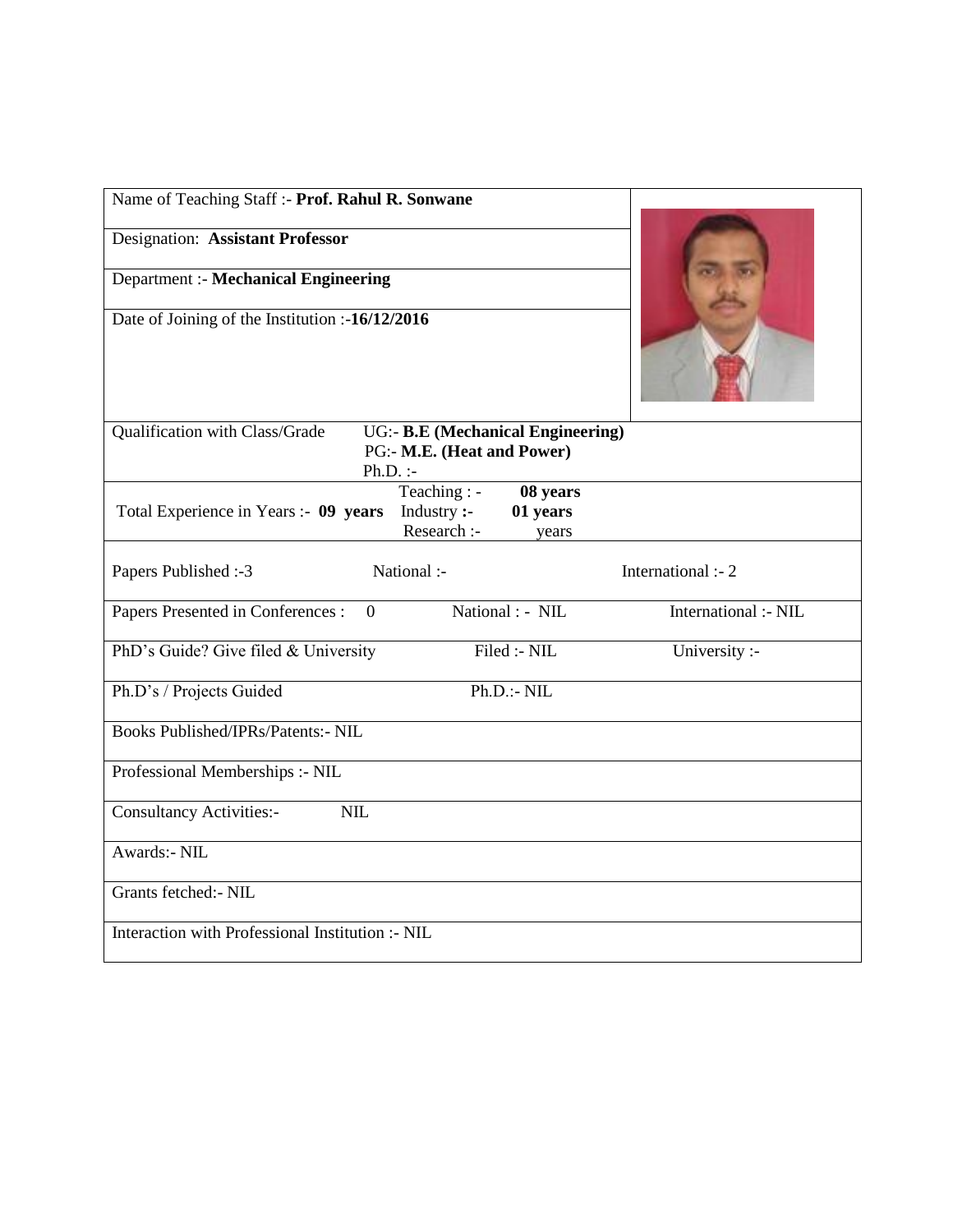| Name of Teaching Staff :- Prof. Yugendrasing R. Girase |                                                                        |                      |
|--------------------------------------------------------|------------------------------------------------------------------------|----------------------|
| <b>Designation: Assistant Professor</b>                |                                                                        |                      |
| <b>Department :- Mechanical Engineering</b>            |                                                                        |                      |
| Date of Joining of the Institution :- 15/06/2015       |                                                                        |                      |
| Qualification with Class/Grade<br>$Ph.D.$ :-           | UG:- B.E. (Mechanical Engineering)<br>PG:- M.E (Thermal Engineering)   |                      |
| Total Experience in Years :- 12 years                  | Teaching : - 11 years<br>Industry:<br>01 years<br>Research :-<br>years |                      |
| Papers Published :- 2                                  | National :- 2                                                          | International :-     |
| Papers Presented in Conferences :<br>$\overline{0}$    | National : - NIL                                                       | International :- NIL |
| PhD's Guide? Give filed & University                   | Filed :- NIL                                                           | University :-        |
| Ph.D's / Projects Guided                               | Ph.D.:~NIL                                                             |                      |
| <b>Books Published/IPRs/Patents:- NIL</b>              |                                                                        |                      |
| Professional Memberships :- NIL                        |                                                                        |                      |
| <b>Consultancy Activities:-</b><br><b>NIL</b>          |                                                                        |                      |
| Awards:- NIL                                           |                                                                        |                      |
| Grants fetched: - NIL                                  |                                                                        |                      |
| Interaction with Professional Institution :- NIL       |                                                                        |                      |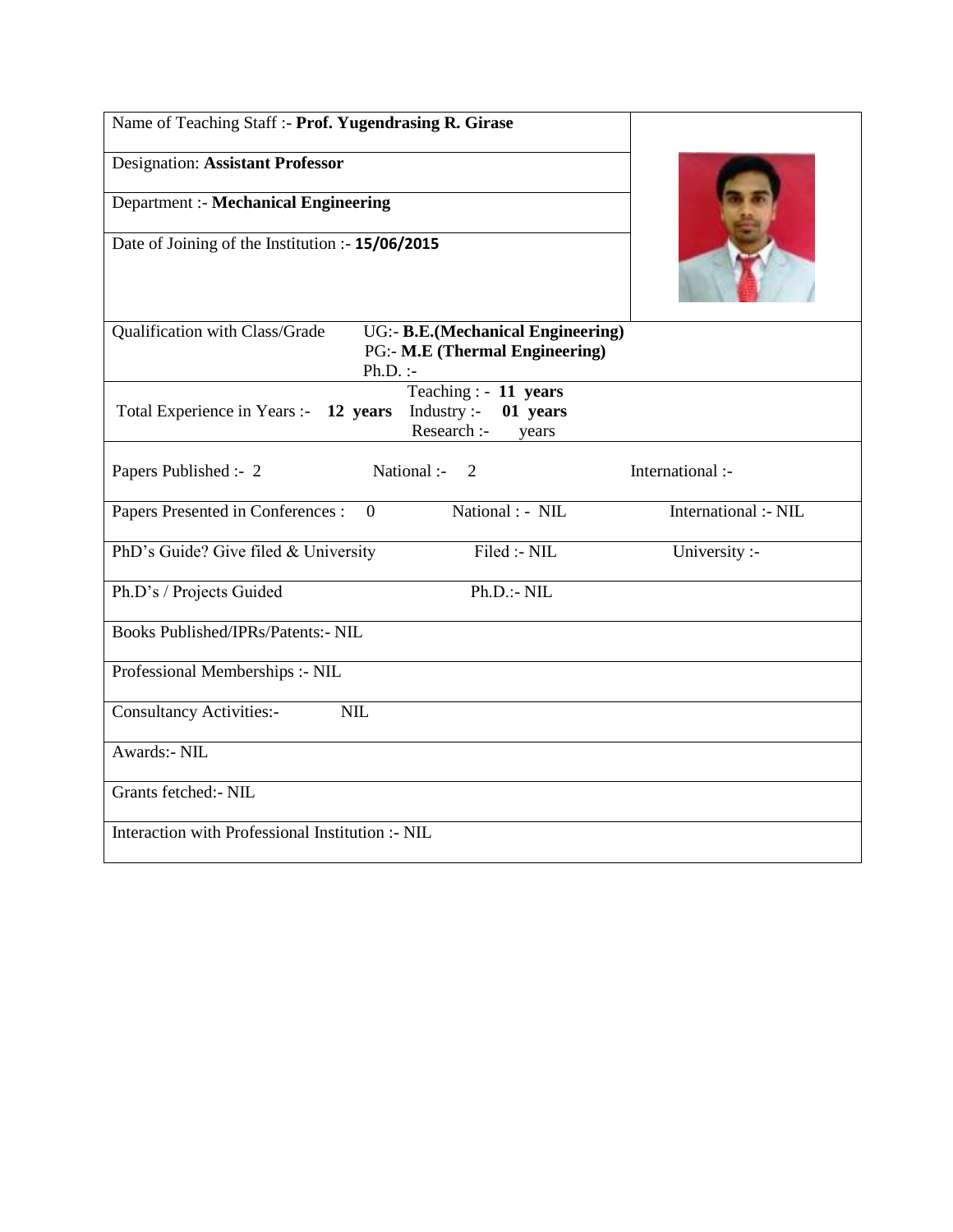| Name of Teaching Staff :- Prof. Ganesh B. Patil                                                                     |                      |
|---------------------------------------------------------------------------------------------------------------------|----------------------|
| Designation: Teaching Assistant                                                                                     |                      |
| <b>Department :- Mechanical Engineering</b>                                                                         |                      |
| Date of Joining of the Institution :-14/12/2015                                                                     |                      |
| Qualification with Class/Grade<br>UG:- B.E.(Mechanical Engineering)                                                 | Photo                |
| PG:- M.E (Design)<br>$Ph.D.$ :-                                                                                     |                      |
| Teaching : $-$ 06 years<br>Industry :-<br>01 years<br>Total Experience in Years :- 07 years<br>Research :-<br>years |                      |
| National :-<br>Papers Published :-                                                                                  | International :-     |
| National : - NIL<br>Papers Presented in Conferences :<br>$\overline{0}$                                             | International :- NIL |
| Filed :- NIL<br>PhD's Guide? Give filed & University                                                                | University :-        |
| Ph.D.:NIL<br>Ph.D's / Projects Guided                                                                               |                      |
| <b>Books Published/IPRs/Patents:- NIL</b>                                                                           |                      |
| Professional Memberships :- NIL                                                                                     |                      |
| <b>Consultancy Activities:-</b><br>NIL                                                                              |                      |
| Awards:- NIL                                                                                                        |                      |
| Grants fetched:- NIL                                                                                                |                      |
| Interaction with Professional Institution :- NIL                                                                    |                      |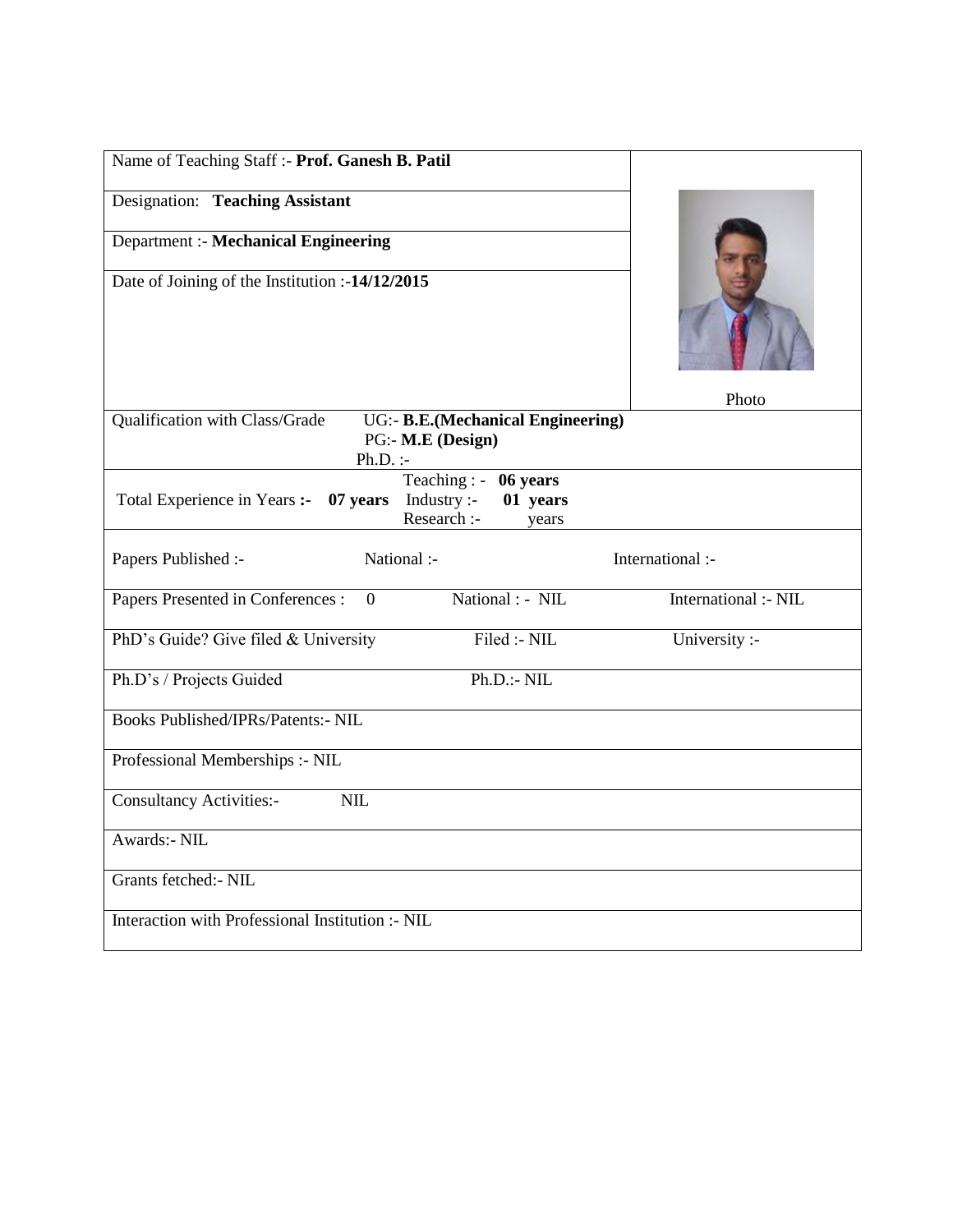| Name of Teaching Staff :- Mr.Ajay Nagendra Shukla |                                                                        |                     |
|---------------------------------------------------|------------------------------------------------------------------------|---------------------|
| <b>Designation: Assistant Professor</b>           |                                                                        |                     |
| Department: - Civil Engineering.                  |                                                                        |                     |
| Date of Joining of the Institution:-13/06/2014.   |                                                                        |                     |
| Qualification with Class/Grade                    | <b>UG:- B.E (Civil Engineering)</b><br>PG:- M.Tech (CTM)<br>$Ph.D.$ :- |                     |
| Total Experience in Years :- 6 years              | Teaching : $-06$ years<br>Industry:<br>years<br>Research :-<br>years   |                     |
| Papers Published :-                               | National :-                                                            | International :- 01 |
| Papers Presented in Conferences :                 | National : -                                                           | International :- 01 |
| PhD's Guide? Give filed & University              | Filed :-                                                               | University :-       |
| Ph.D's / Projects Guided                          | $Ph.D.$ :-                                                             |                     |
| <b>Books Published/IPRs/Patents:-</b>             | <b>Nil</b>                                                             |                     |
| Professional Memberships :- Nil                   |                                                                        |                     |
| <b>Consultancy Activities:-</b><br>Nil            |                                                                        |                     |
| Awards:- Nil                                      |                                                                        |                     |
| Grants fetched:-Nil                               |                                                                        |                     |
| Interaction with Professional Institution :- Nil  |                                                                        |                     |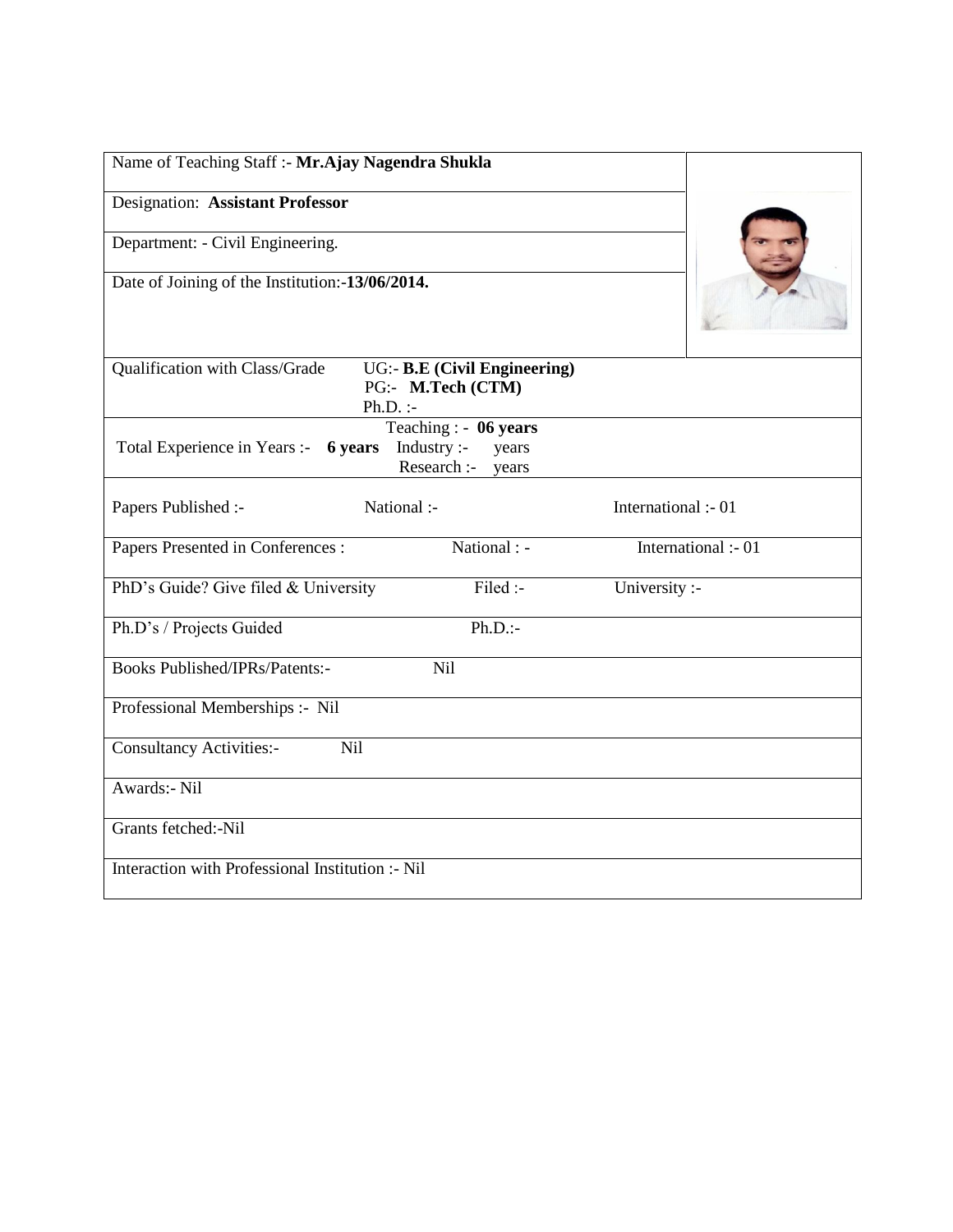| Name of Teaching Staff :- Prof. Shubhangi R. Kachhawa                                                               |                     |
|---------------------------------------------------------------------------------------------------------------------|---------------------|
| <b>Designation:- Assistant Professor</b>                                                                            |                     |
| Department :- Civil Engineering                                                                                     |                     |
| Date of Joining of the Institution :- 10/06/2014                                                                    |                     |
| <b>UG:- B.E.(Civil Engineering)</b><br>Qualification with Class/Grade<br><b>PG:- M.E. First Class</b><br>$Ph.D.$ :- |                     |
| Teaching : -<br>7 years<br>Industry :-<br>Total Experience in Years :- 7 years<br>years<br>Research :-<br>years     |                     |
| National :- 1<br>Papers Published :- 2                                                                              | International :- 1  |
| National : -<br>Papers Presented in Conferences :                                                                   | International :- 01 |
| PhD's Guide? Give filed & University<br>Filed :-                                                                    | University :-       |
| $Ph.D.$ :-<br>Ph.D's / Projects Guided                                                                              |                     |
| <b>Books Published/IPRs/Patents:-</b><br>Nil                                                                        |                     |
| Professional Memberships :- Nil                                                                                     |                     |
| <b>Consultancy Activities:-</b><br><b>Nil</b>                                                                       |                     |
| Awards:- Nil                                                                                                        |                     |
| Grants fetched:-Nil                                                                                                 |                     |
| Interaction with Professional Institution :- Nil                                                                    |                     |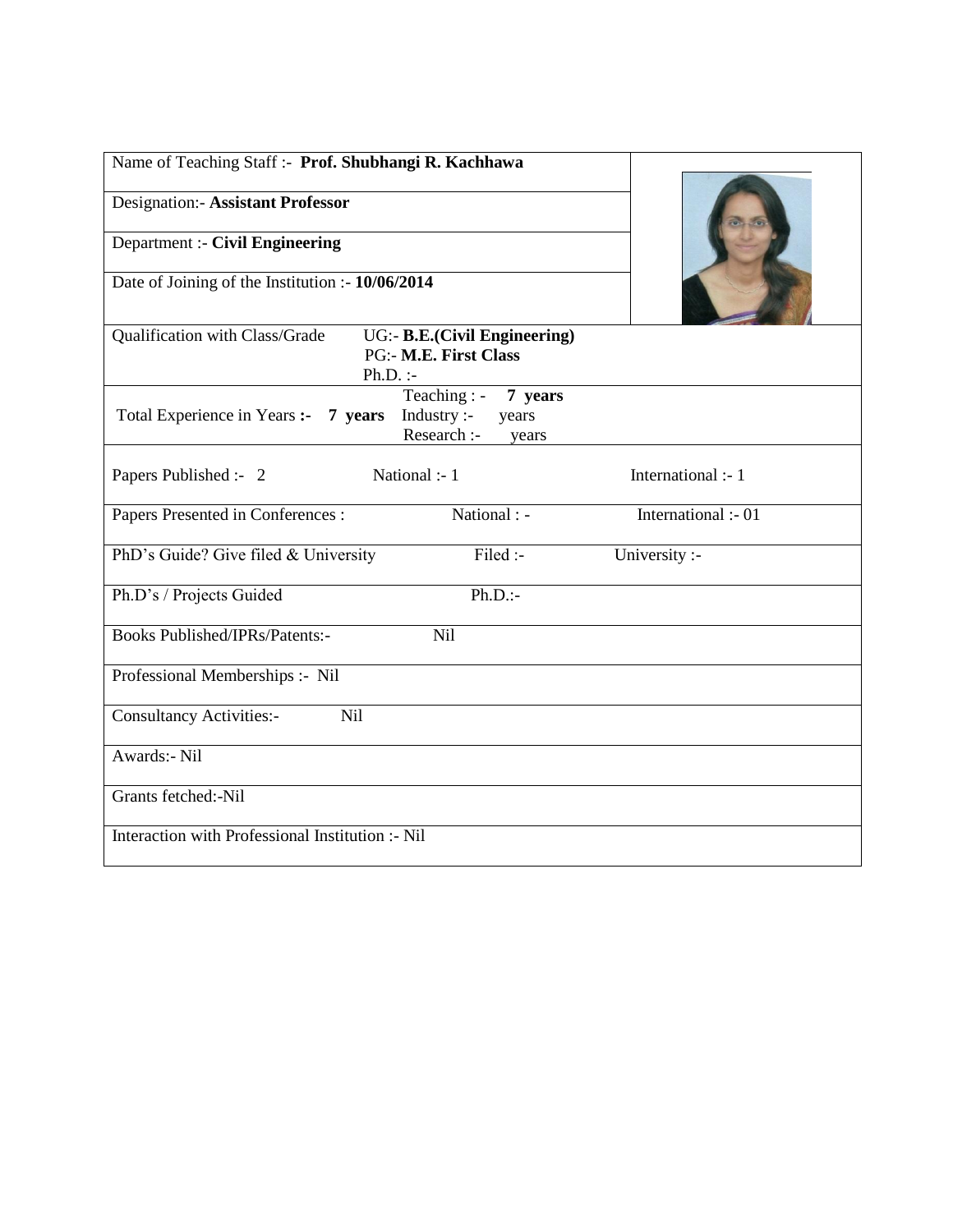| Name of Teaching Staff :- Prof. Sachin B. Kajabe                                                                    |                     |
|---------------------------------------------------------------------------------------------------------------------|---------------------|
| <b>Designation:- Assistant Professor</b>                                                                            |                     |
| <b>Department :- Civil Engineering</b>                                                                              |                     |
| Date of Joining of the Institution :- 15/06/2018                                                                    |                     |
| Qualification with Class/Grade<br>UG:- B.E. (Civil Engineering)<br>PG:- M.E.(Structure)<br>$Ph.D.$ :-               |                     |
| Teaching : -<br>8.5 years<br>Industry :-<br>Total Experience in Years :- 8.5 years<br>years<br>Research :-<br>years |                     |
| Papers Published :- 2<br>National :- 1                                                                              | International :- 1  |
| National : -<br>Papers Presented in Conferences :                                                                   | International :- 01 |
| Filed :-<br>PhD's Guide? Give filed & University                                                                    | University :-       |
| $Ph.D.$ :-<br>Ph.D's / Projects Guided                                                                              |                     |
| <b>Books Published/IPRs/Patents:-</b><br><b>Nil</b>                                                                 |                     |
| Professional Memberships :- Nil                                                                                     |                     |
| <b>Consultancy Activities:-</b><br>Nil                                                                              |                     |
| Awards:- Nil                                                                                                        |                     |
| Grants fetched:-Nil                                                                                                 |                     |
| Interaction with Professional Institution :- Nil                                                                    |                     |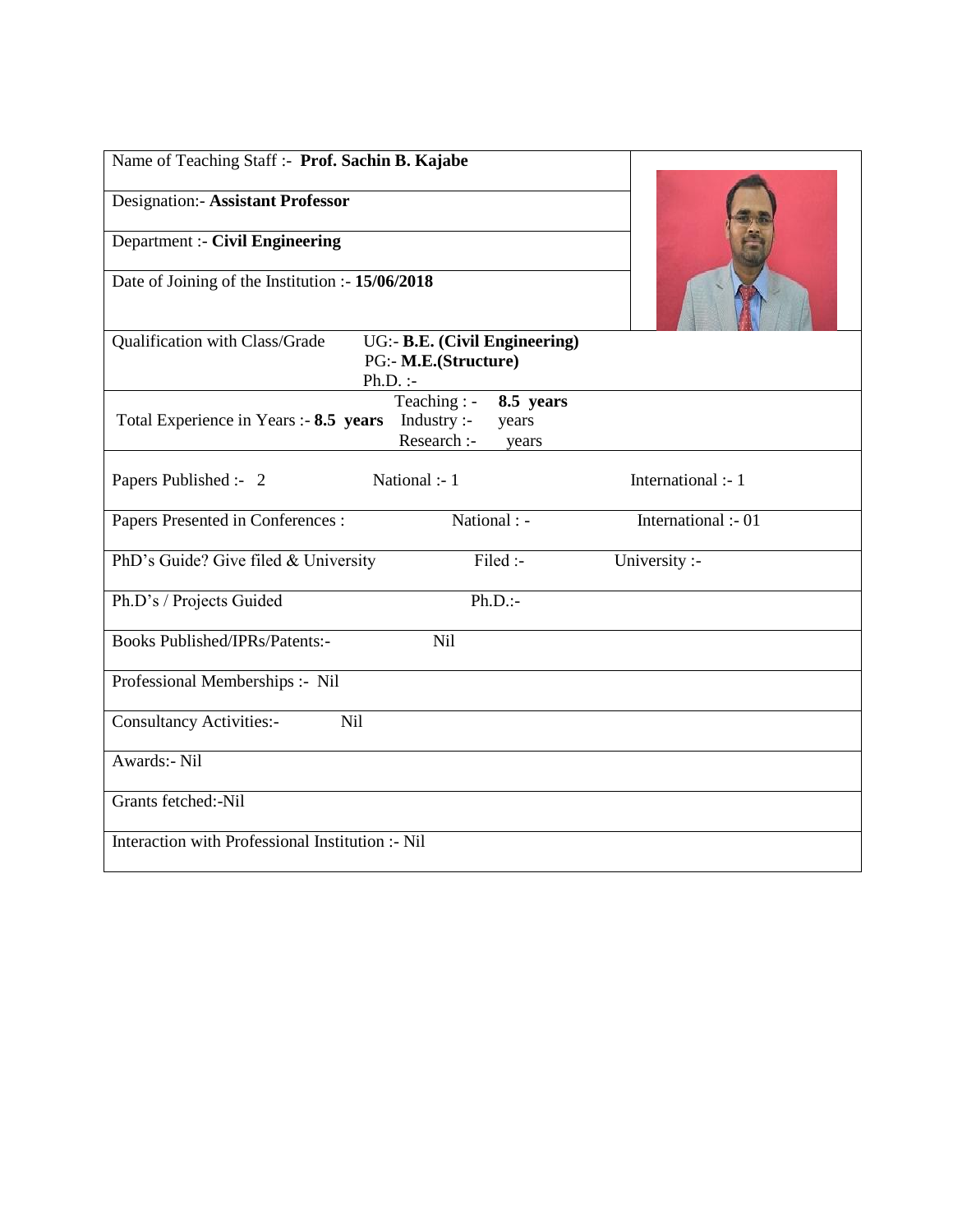| Name of Teaching Staff :- Prof. Sachin W. Manjarwal                                                                  |                     |
|----------------------------------------------------------------------------------------------------------------------|---------------------|
| <b>Designation:- Assistant Professor</b>                                                                             |                     |
| <b>Department :- Civil Engineering</b>                                                                               |                     |
| Date of Joining of the Institution :- 01/07/2019                                                                     |                     |
| Qualification with Class/Grade<br>UG:- B.E. (Civil Engineering)<br>PG:- M.E. (Structure)<br>Ph.D. :- Pursuing        |                     |
| Teaching : -<br>12 years<br>Total Experience in Years :- 21 years<br>09 years<br>Industry :-<br>Research :-<br>years |                     |
| National :- 1<br>Papers Published :- 2                                                                               | International :- 1  |
| National : -<br>Papers Presented in Conferences :                                                                    | International :- 01 |
| PhD's Guide? Give filed & University<br>Filed :-                                                                     | University :-       |
| $Ph.D.$ :-<br>Ph.D's / Projects Guided                                                                               |                     |
| <b>Books Published/IPRs/Patents:-</b><br>Nil                                                                         |                     |
| Professional Memberships :- Nil                                                                                      |                     |
| <b>Consultancy Activities:-</b><br>Nil                                                                               |                     |
| Awards:- Nil                                                                                                         |                     |
| Grants fetched:-Nil                                                                                                  |                     |
| Interaction with Professional Institution :- Nil                                                                     |                     |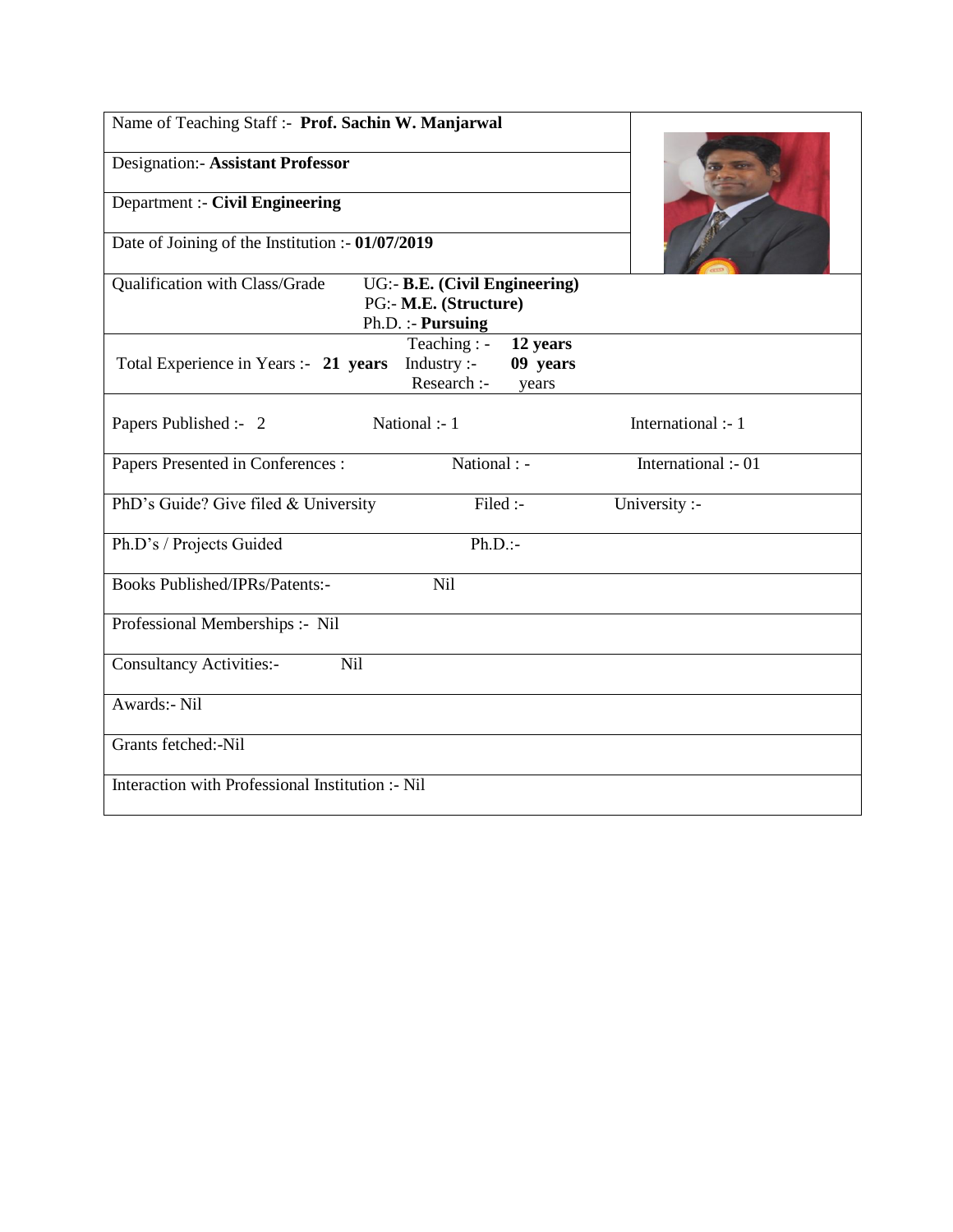| Name of Teaching Staff :- Prof. Kunal R. Shirsath                                                             |                     |
|---------------------------------------------------------------------------------------------------------------|---------------------|
| Designation:- Assistant Professor                                                                             |                     |
| <b>Department :- Civil Engineering</b>                                                                        |                     |
| Date of Joining of the Institution :- 07/10/2019                                                              |                     |
| Qualification with Class/Grade<br>UG:- B.E. (Civil Engineering)<br>PG:-M.E.<br>$Ph.D.$ :-                     |                     |
| Teaching : $-5$ years<br>Industry :-<br>Total Experience in Years :- 5 years<br>years<br>Research :-<br>years |                     |
| Papers Published :- 2<br>National :- 1                                                                        | International :- 1  |
| Papers Presented in Conferences :<br>National : -                                                             | International :- 01 |
| Filed :-<br>PhD's Guide? Give filed & University                                                              | University :-       |
| $Ph.D.$ :-<br>Ph.D's / Projects Guided                                                                        |                     |
| <b>Books Published/IPRs/Patents:-</b><br>Nil                                                                  |                     |
| Professional Memberships :- Nil                                                                               |                     |
|                                                                                                               |                     |
| <b>Consultancy Activities:-</b><br>Nil                                                                        |                     |
| Awards:- Nil                                                                                                  |                     |
| Grants fetched:-Nil                                                                                           |                     |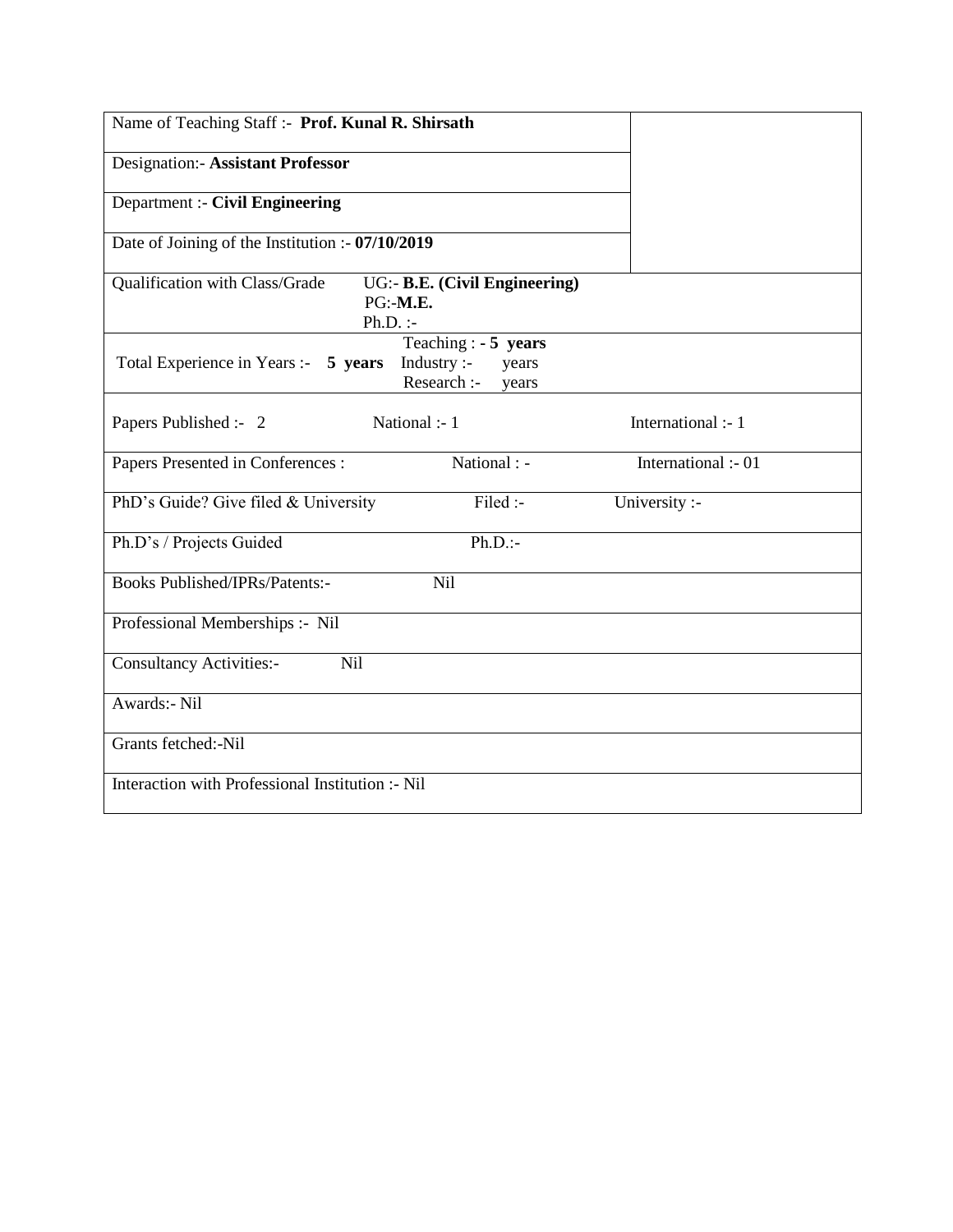| Name of Teaching Staff :- Prof. Santosh D. Nagare |                                                                         |                     |
|---------------------------------------------------|-------------------------------------------------------------------------|---------------------|
| <b>Designation:- Assistant Professor</b>          |                                                                         |                     |
| <b>Department :- Civil Engineering</b>            |                                                                         |                     |
| Date of Joining of the Institution :- 14/01/2020  |                                                                         |                     |
| Qualification with Class/Grade<br>$Ph.D.$ :-      | UG:- B.E. (Civil Engineering)<br>PG:- M.E. (Structure)                  |                     |
| Total Experience in Years :- 06 years             | $Teaching: -$<br>06 years<br>Industry:<br>years<br>Research :-<br>years |                     |
| Papers Published :- 2                             | National :- 1                                                           | International :- 1  |
| Papers Presented in Conferences :                 | National : -                                                            | International :- 01 |
| PhD's Guide? Give filed & University              | Filed :-                                                                | University :-       |
| Ph.D's / Projects Guided                          | $Ph.D.$ :-                                                              |                     |
| <b>Books Published/IPRs/Patents:-</b>             | <b>Nil</b>                                                              |                     |
| Professional Memberships :- Nil                   |                                                                         |                     |
| <b>Consultancy Activities:-</b><br>Nil            |                                                                         |                     |
| <b>Awards:- Nil</b>                               |                                                                         |                     |
| Grants fetched:-Nil                               |                                                                         |                     |
| Interaction with Professional Institution :- Nil  |                                                                         |                     |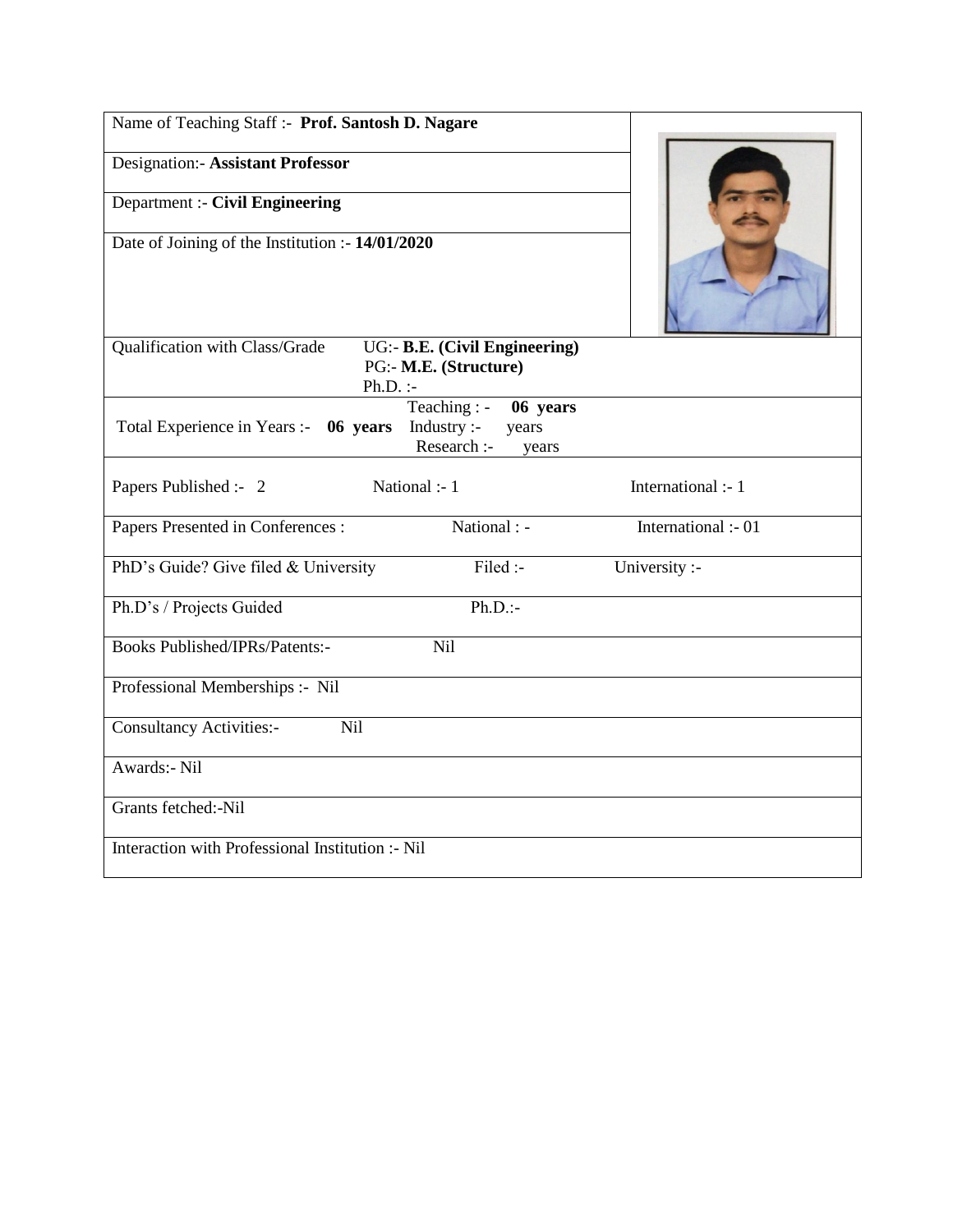| Name of Teaching Staff :- Prof. Sachin L. Desale                                                                           |                     |
|----------------------------------------------------------------------------------------------------------------------------|---------------------|
| <b>Designation:- Assistant Professor</b>                                                                                   |                     |
| Department :- Civil Engineering                                                                                            |                     |
| Date of Joining of the Institution :- 08/02/2021                                                                           |                     |
| Qualification with Class/Grade<br><b>B.E.</b> (Civil Engineering)<br>PG:- M.E. (Structure)<br>$Ph.D.$ :-                   |                     |
| Teaching : -<br>02 years<br><b>Industry:-</b><br>01 years<br>Total Experience in Years :- 03 years<br>Research :-<br>years |                     |
| National :- 1<br>Papers Published :- 2                                                                                     | International :- 1  |
| National : -<br>Papers Presented in Conferences :                                                                          | International :- 01 |
| Filed :-<br>PhD's Guide? Give filed & University                                                                           | University :-       |
| $Ph.D.$ :-<br>Ph.D's / Projects Guided                                                                                     |                     |
| <b>Books Published/IPRs/Patents:-</b><br>Nil                                                                               |                     |
| Professional Memberships :- Nil                                                                                            |                     |
| Nil<br><b>Consultancy Activities:-</b>                                                                                     |                     |
| Awards:- Nil                                                                                                               |                     |
| Grants fetched:-Nil                                                                                                        |                     |
| Interaction with Professional Institution :- Nil                                                                           |                     |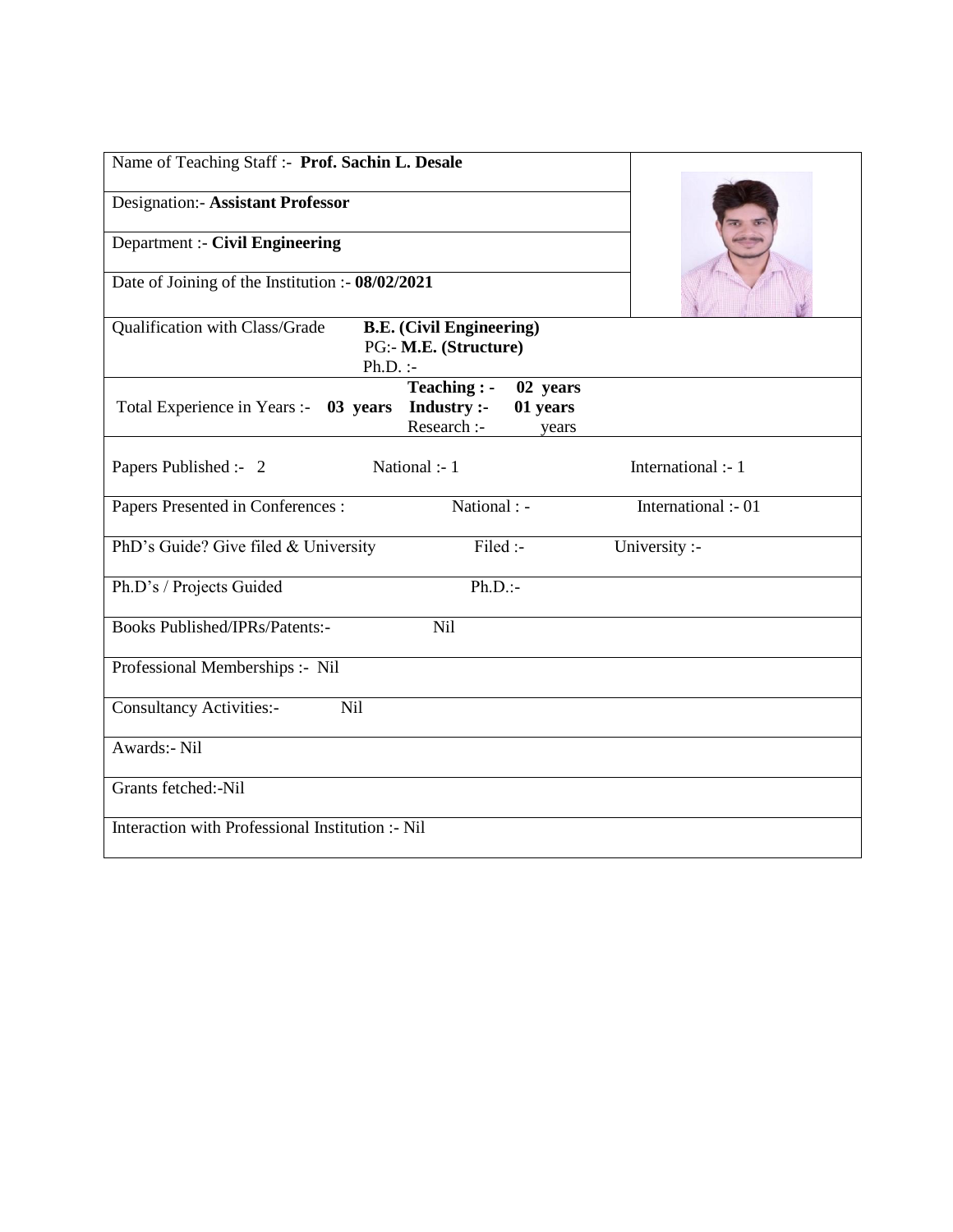| Name of Teaching Staff :- Prof. Kiran Gore                                                                        |                     |
|-------------------------------------------------------------------------------------------------------------------|---------------------|
| <b>Designation:- Assistant Professor</b>                                                                          |                     |
| <b>Department :- Applied Science</b>                                                                              |                     |
| Date of Joining of the Institution :- 23/07/2019                                                                  |                     |
| Qualification with Class/Grade<br>UG:- B.Sc. (Chemistry)<br>PG:- M.Sc. (Organic Chemistry)<br>.: NET, SET, GATE   |                     |
| Teaching : -<br>03 years<br>Industry :-<br>Total Experience in Years :- 03 years<br>years<br>Research :-<br>years |                     |
| National :-<br>Papers Published :-                                                                                | International :-    |
| Papers Presented in Conferences : 05<br>National : -<br>03                                                        | International :- 02 |
| Filed :-<br>PhD's Guide? Give filed & University                                                                  | University :-       |
| $Ph.D.$ :-<br>Ph.D's / Projects Guided                                                                            |                     |
| <b>Books Published/IPRs/Patents:-</b><br>Nil                                                                      |                     |
| Professional Memberships :- Nil                                                                                   |                     |
| Nil<br><b>Consultancy Activities:-</b>                                                                            |                     |
| Awards:- Nil                                                                                                      |                     |
| Grants fetched:-Nil                                                                                               |                     |
| Interaction with Professional Institution :- Nil                                                                  |                     |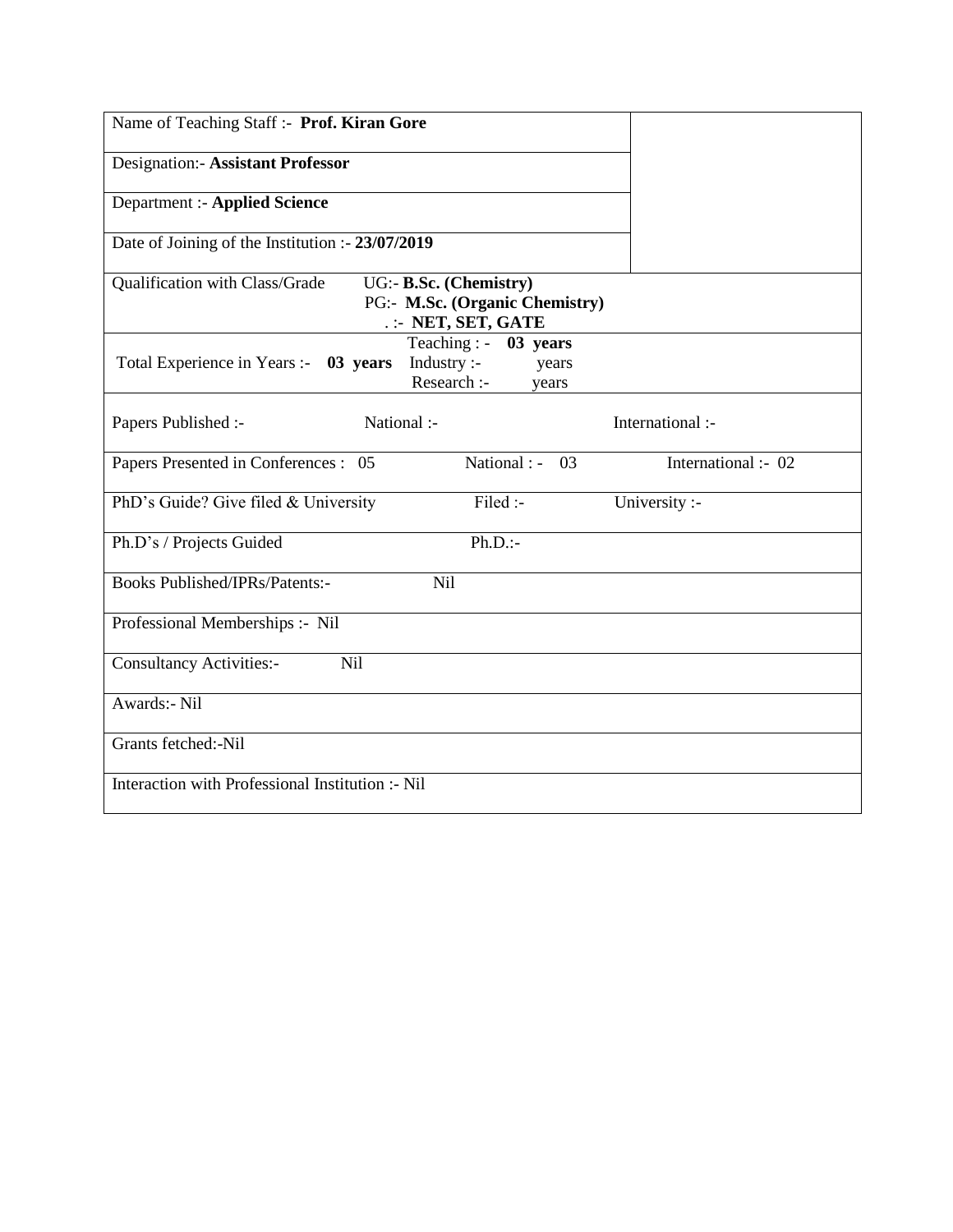| Name of Teaching Staff :- Prof. Pallavi P. Kute                                                                   |                    |
|-------------------------------------------------------------------------------------------------------------------|--------------------|
| <b>Designation:- Assistant Professor</b>                                                                          |                    |
| <b>Department :- Applied Science</b>                                                                              |                    |
| Date of Joining of the Institution :- 13/08/2018                                                                  |                    |
| Qualification with Class/Grade<br>UG:- B.Sc. (Mathematics)<br>PG:- M.Sc. (Mathematics)<br>:- B. Ed.               |                    |
| Teaching : -<br>05 years<br>Total Experience in Years :- 05 years<br>Industry :-<br>years<br>Research :-<br>years |                    |
| Papers Published :-<br>National :-                                                                                | International :-   |
| National : $-1$<br>Papers Presented in Conferences : 2                                                            | International :- 1 |
| Filed :-<br>PhD's Guide? Give filed & University                                                                  | University :-      |
| $Ph.D.$ :-<br>Ph.D's / Projects Guided                                                                            |                    |
| <b>Books Published/IPRs/Patents:-</b><br>Nil                                                                      |                    |
| Professional Memberships :- Nil                                                                                   |                    |
| Nil<br><b>Consultancy Activities:-</b>                                                                            |                    |
| Awards:- Nil                                                                                                      |                    |
| Grants fetched:-Nil                                                                                               |                    |
| Interaction with Professional Institution :- Nil                                                                  |                    |